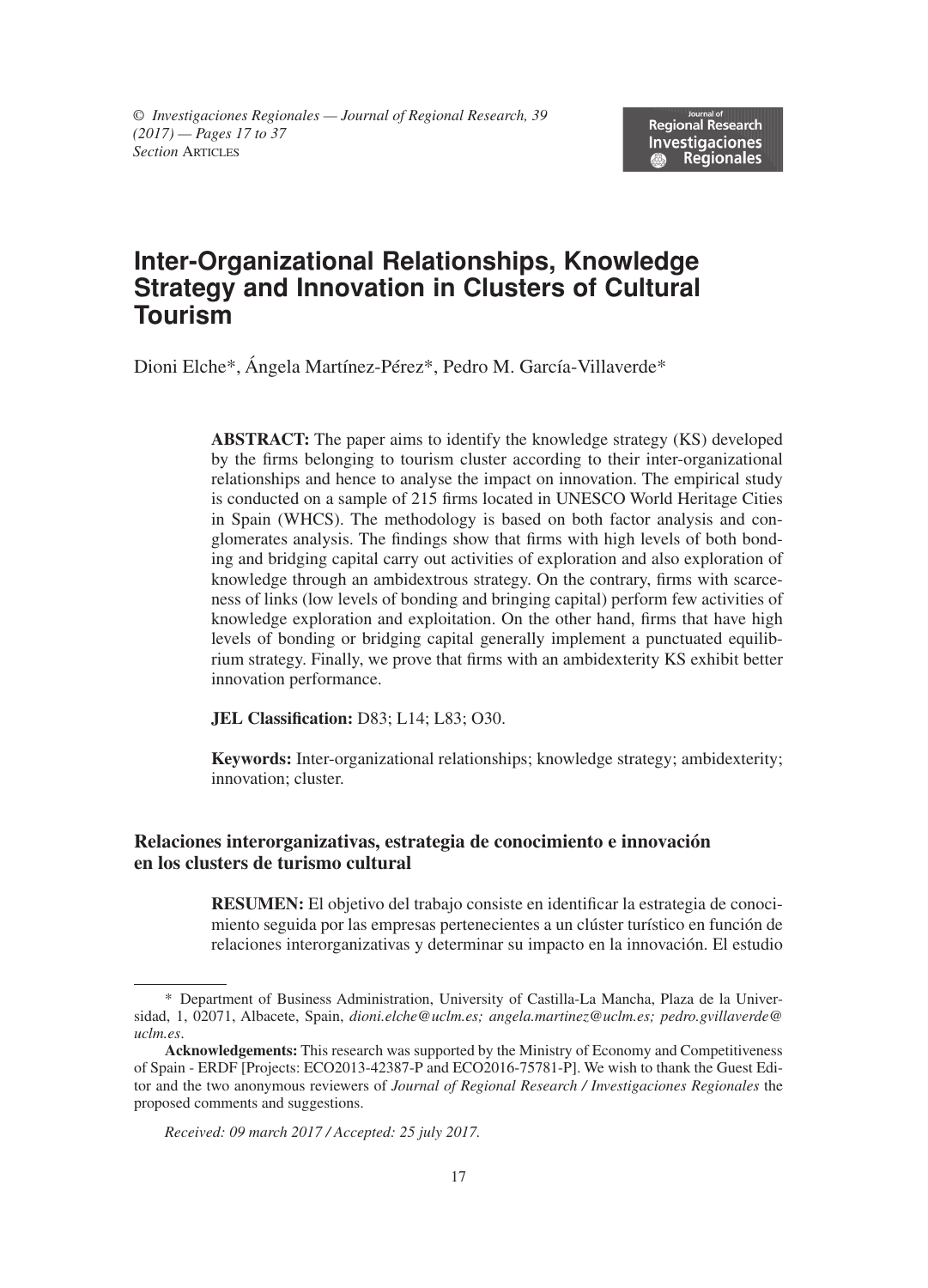empírico se realiza sobre una muestra de 215 empresas localizadas en las Ciudades Patrimonio de la Humanidad de España. La metodología está basada en análisis factorial y de conglomerados. Los resultados indican que aquellas empresas que poseen elevados niveles de *bonding* y *bridging* capital desarrollan actividades tanto de explotación como de exploración de conocimiento a través de una estrategia ambidiestra. Por el contrario, las empresas con escasos vínculos (bajos niveles de *bonding* y *bridging* capital) desarrollan escasas actividades de explotación y exploración de conocimiento. Por otro lado, las empresas que tienen altos niveles de *bonding* o *bridging* capital llevan a cabo una estrategia de equilibrio puntuado. Finalmente, comprobamos que las empresas que desarrollan una estrategia de conocimiento ambidiestra presentan mayor nivel de innovación.

**Clasificación JEL:** D83; L14; L83; O30.

**Palabras clave:** Relaciones interorganizativas; estrategia de conocimiento; ambidextrismo; innovación; clúster.

# **1. Introduction**

Over the last decades, due to globalization and increasing of competition, the literature on strategic management has focused on organizational knowledge as critical resource to get competitive advantages, mainly those related to innovation (Lai, Lui and Tsang, 2016). In this context, firms need to look for new knowledge beyond the limits of the organization in order to complement their internal knowledge (Anand, Glick and Manz, 2002). Thus, knowledge transfer with diverse agents becomes increasingly important (Filieri and Alguezaui, 2014).

There is an interesting stream of literature on organizational knowledge in clusters (Grillitsch, Tödtling and Höglinger, 2015), and also some studies on the specific context of tourism clusters (Marco-Lajara, Zaragoza-Sáez, Claver-Cortés and Úbeda-García, 2016). These studies show that geographical proximity facilitates knowledge transfer among agents. However, the traditional approach tends to either overestimate the role of knowledge flows within the cluster or underestimate knowledge that is outside the cluster and that is new, not redundant and thus very valuable for firms. More recently, it has been considered that firms belonging to a cluster should take advantage of internal knowledge but also search and integrate external sources of knowledge in order to improve competitiveness in a global context. There is an open debate concerning the complementary or substitute character of acquired knowledge from internal and external agents to the cluster (Filieri and Alguezaui, 2014). However, there are no studies that analyse how different sources of knowledge of clustered firms are associated with different types of inter-organizational relations and, in turn, how they influence innovation performance. The paper fills this gap in the literature on cultural tourism clusters.

Knowledge is becoming increasingly relevant in an organization, since the choice of an appropriate strategy will determine current competitive capabilities and also its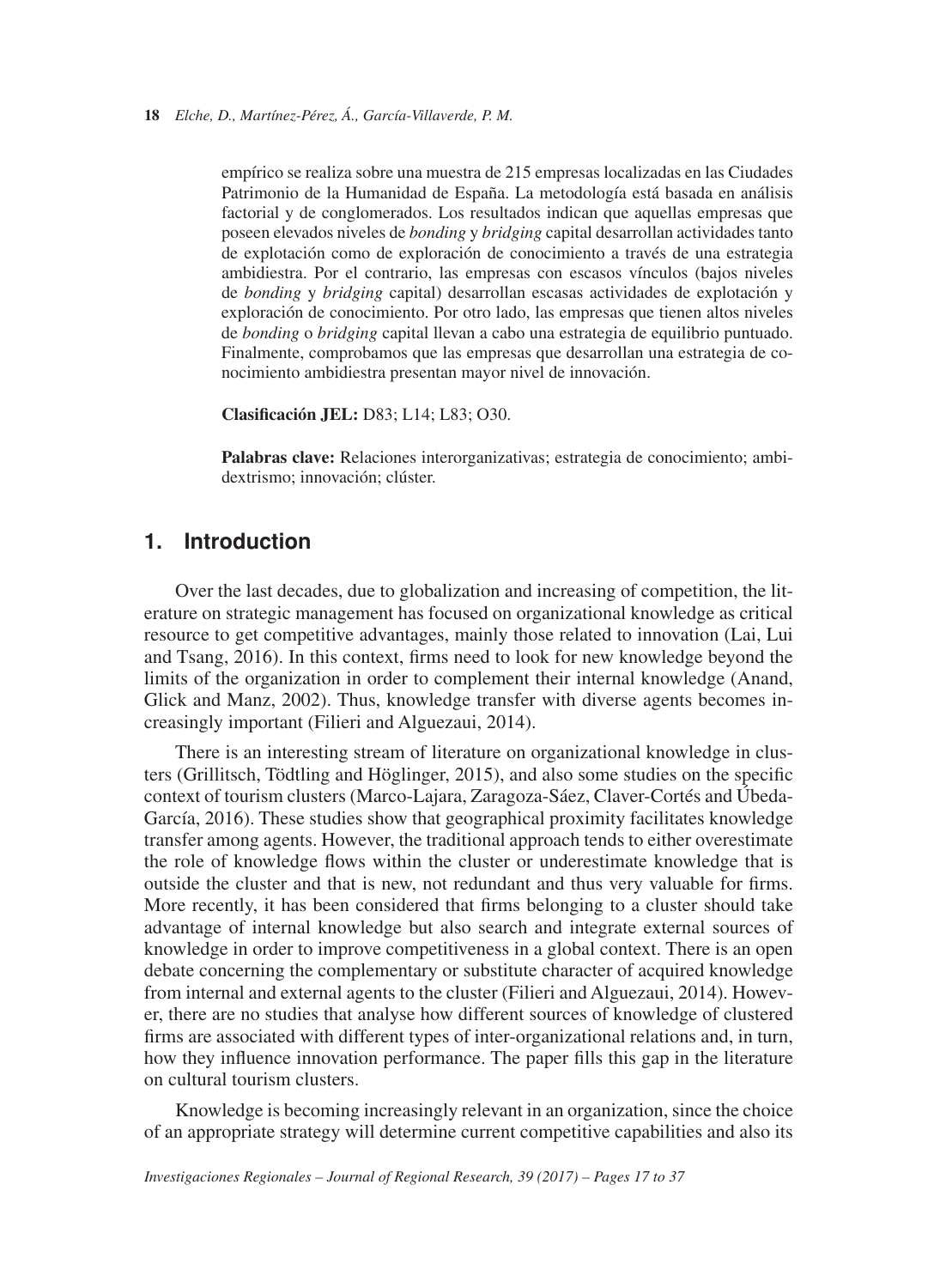adjustment with organizational capabilities required in the future, which can guarantee the success of the organization. March (1991) proposes the concepts exploration and exploitation of knowledge. The former implies that firms strive to develop new capabilities in order to create or acquire new knowledge, while the latter focuses on generating capabilities that allow taking advantage of existing knowledge in the organization. Although it is known that both exploration and exploitation of knowledge are critical activities in order to firms can adapt to environmental changes and to succeed, firms can use diverse combinations of them. The strategy of punctuated equilibrium consists of different cycles wherein knowledge exploitation dominates during some periods and knowledge exploration in other periods; while the ambidextrous strategy implies the simultaneous combination of high levels of exploitation and exploration of knowledge (Gupta, Smith and Shalley, 2006). Building on this, questions arise about whether all types of KS are equally viable, and also which entails the greatest impact on innovation.

Many studies have shown that inter-organizational relationships at root of social capital can facilitate access to different resources, mainly information and knowledge (Zhang and Cheng, 2015). Thus, the literature on clusters suggests that knowledge transfer grows not only by mere location in a cluster but, also, due to intense social interactions between agents belonging to the cluster (Yli-Renko, Autio and Sapienza, 2001). Furthermore, firms that establish inter-organizational relationships with agents outside of the cluster obtain access to a wider variety of sources of knowledge, avoiding problems of redundancy of the information and knowledge (Tiwana, 2008). In this perspective, it is assumed that knowledge flows established with close contacts differ from those generated with more distant actors. The former provides «bonding» social capital while the latter generate «bridging» social capital. From this classification, some studies claim that characteristics of social capital generated from distant networks are key to explore new information and knowledge while characteristics of social capital created in close networks are more appropriate to exploit the existing knowledge in the organization (Harryson, Dudkowski and Stern, 2008; Gobbo and Olsson, 2010). Therefore, we propose that the KS implemented by a firm, in terms of punctuated equilibrium or ambidexterity, is related to the different types of social capital that they usually generate.

On the other hand, the development of innovation in a firm requires diverse kinds of knowledge. According to Nonaka and Takeuchi (1995) the creation of new knowledge from the integration of external knowledge with existing one into the organization is key to generate innovation. In the context of a cluster, capacity to innovate is associated with how resourceful a firm is in exchanging knowledge with other agents, both internal and external to the cluster. Since it is shown that the KS implemented in a firm influences its innovation (Bierly and Daly 2007), recent studies point out the importance of striking a good balance between exploitation and exploration of knowledge in order to achieve higher levels of innovation through an ambidextrous strategy (Bednarek, Burke, Jarzabkowski and Smets, 2016).

Thus, the main objective of the paper is to identify different strategies of knowledge developed by firms belonging to cluster according to its bonding and bridging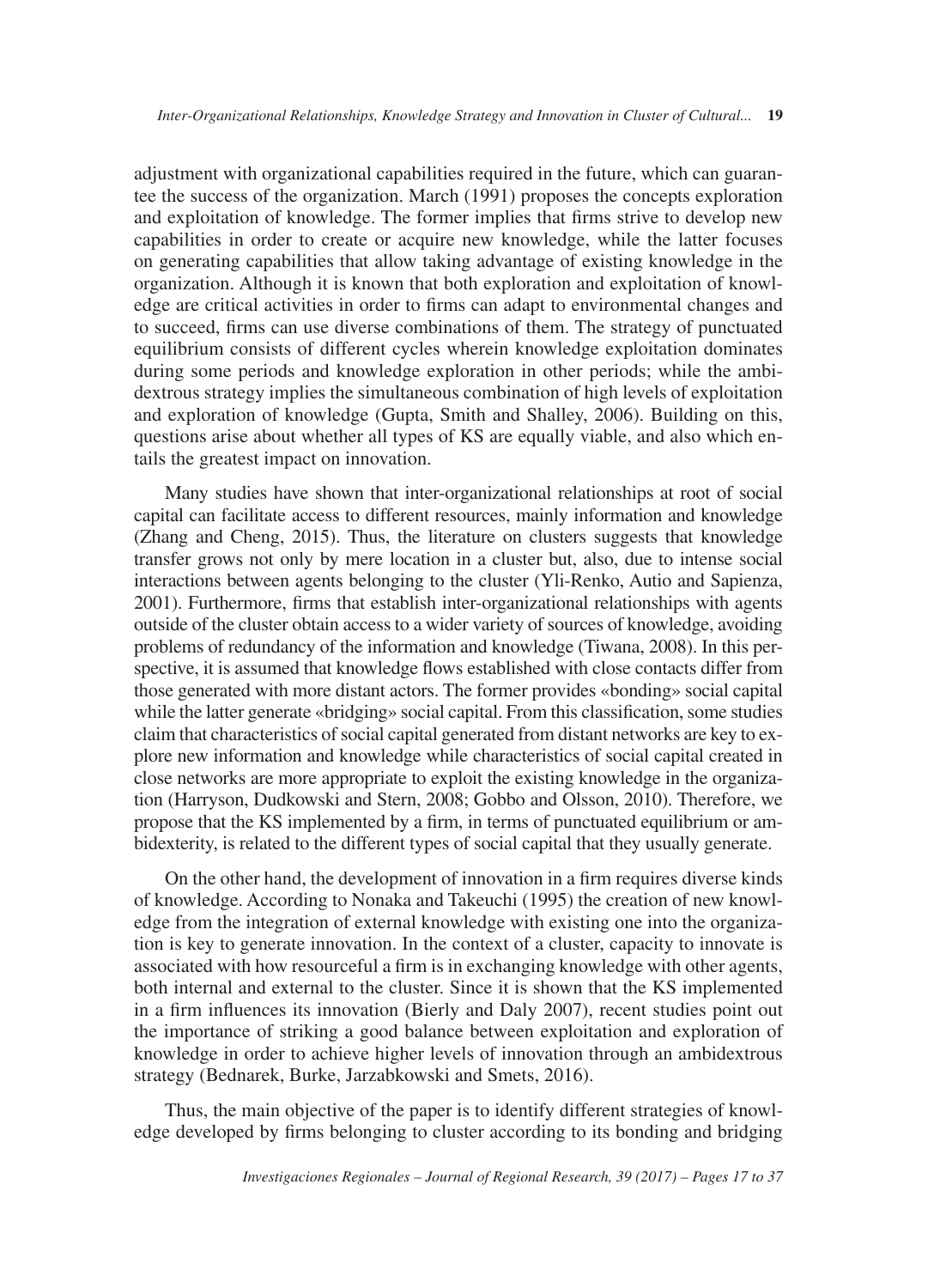capital. In addition, we aim to analyse which KS generates higher innovation performance. To this end, first, we identify diverse configurations of relationships established by firms belonging to a cluster of cultural tourism according to the bonding and bridging dimensions of its social capital. In so doing, the KS that prevails in each configuration —punctuated equilibrium or ambidexterity— is determined. From that, we compare firms' innovation performance according to the KS implemented.

This paper contributes the existing literature by identifying combinations of bonding and bridging capital on the one hand and of knowledge exploitation and exploration strategies on the other hand. These configurations are then analysed in relation to observed levels of innovation among firms belonging to a cluster. Another theoretical contribution is that the paper reinforces links between social capital theory and the territorial agglomerations approach, by examining the KS developed by firms located in a tourist clusters. Specifically, the empirical study focuses on the cultural tourism industry, analysing firms located in WHCS. This work proves that tourism clusters are territorial areas in which diverse configurations of social capital coexist that implies different KSs and, hence, heterogeneous innovation performance.

The paper is organized as follows. First, the theoretical context that justifies this research and hypotheses are posed. Afterwards, we describe the methodology and discuss the results. Finally, we present the main conclusions and implications for research and practice.

# **2. Knowledge strategy in tourism clusters**

Over last decades there is an increasing interest on studying organizational knowledge because of it is considered a crucial driver of competitive advantages (Lai *et al.,* 2016). Many studies focus on cooperative relationships as a mechanism to acquire, create and transfer knowledge (Nonaka and Takeuchi, 1995), and thus new models of value creation and competitive advantage emerge through the knowledge-based economy. Knowledge has a rather strategic character in a organization based on its nature and the way in which it can be acquired and transferred (Teece, 1998). From this approach, it is claimed two types of knowledge: codified knowledge, which can be explicitly formulated and transferred as information and, tacit knowledge, which can be only transferred through individual and organizational learning. The process of organizational knowledge creation encompasses both tacit and codified knowledge so that both types of knowledge are considered to be complementary rather than substitute. In this paper, tacit knowledge plays a key role since it is rooted in the social network, so geographical and cultural proximity facilitate knowledge transfer and, hence, transaction costs are reduced (Balland and Rigby, 2017). Thus, firms belonging to a cluster can take advantage of informal contacts that are established with close agents in order to exchange tacit knowledge.

In the organizational context, KS is defined as a set of strategic choices that configure and drive processes of organizational learning and, hence, determine the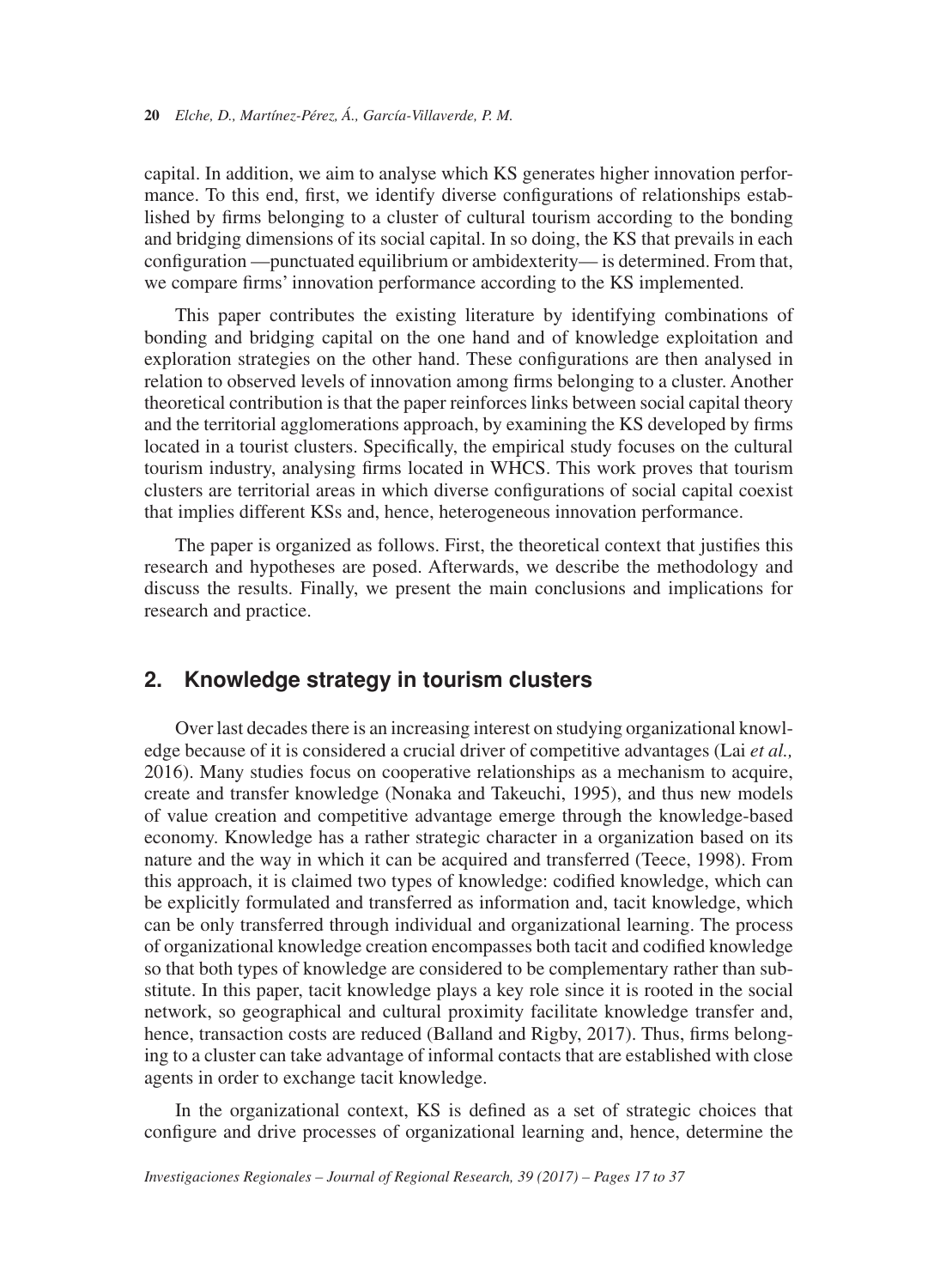knowledge base of a firm (Bierly and Daly, 2007). According to the two types of knowledge coined by March (1991), exploitation involves the development of capacities to take advantage of knowledge existing, and it is associated with refinement, production, efficiency, selection, implementation and execution of current knowledge that a firm owns. On the other hand, exploration consists in bringing about new capacities to create or acquire new knowledge, so this activity is related to search, variation, assumption of risks, experimentation and discovery for the generation of new knowledge (Gobbo and Olsson, 2010).

Exploration and exploitation of knowledge are clearly different activities and require specific organizational capabilities and cultures for their development and implementation. However, team-based structures, an organizational culture that values and boosts change, open channels of communication, and human resource practices that foster creativity and innovation can generate appropriated capabilities to exploit and also explore new knowledge (Úbeda-García, Claver-Cortés, Marco-Lajara and Zaragoza-Sáez, 2016). From this, Knott (2002) points out that exploitation and exploration are complementary but not substitute strategies. In this sense, the simultaneous combination of exploitation and exploration activities requires the creation of structures, processes and cultures that are very difficult to balance, but ambidexterity can play a key role to succeed. Thus, firms seek solutions carrying out hybrid KSs, such as ambidexterity and punctuated equilibrium (Tushman and O'Reilly, 1996).

The punctuated equilibrium model describes a KS that follows a sequential pattern of long periods of exploitation and short periods of exploration. This model adopts a discontinuous approach to explain how organizations respond to change, so they act with diverse cycles of knowledge that range from stages of exploration to stages of exploitation. On the contrary, ambidexterity is a KS draw on the synchronous combination of exploration and exploitation activities. The implementation of an ambidextrous strategy requires a great effort on the part of a firm because of resources for exploitation and exploration are necessarily very different. According to O'Reilly and Tushman (2013), the ambidextrous strategy from the structural<sup>1</sup> approach implies not only having a organizational structure with different units for exploration and exploitation, but also the development of different organizational capabilities, systems, incentives, processes and cultures, which must be also internally aligned. Therefore, these firms have quite complex organizational structures and cultures, and they not only accept willingly any conflict, but they generally use it as encouragement for the process of new knowledge creation (Bierly and Daly, 2007).

<sup>&</sup>lt;sup>1</sup> The literature points out two approaches of ambidexterity that are referred to the structure and the context of an organization (O'Reilly and Tushman, 2013). The structural ambidexterity is based on separate and different organizational units for exploration and exploitation, but which are held together through a strategic objective common, a global set of values that are linked to optimize shared assets (O'Reilly and Tushman, 2004). The contextual ambidexterity consists of behaviour of individuals to seek the balance between exploration and exploitation and is defined as the ability to simultaneously demonstrate alignment and adaptability in an organization (Gibson and Birkinshaw, 2004).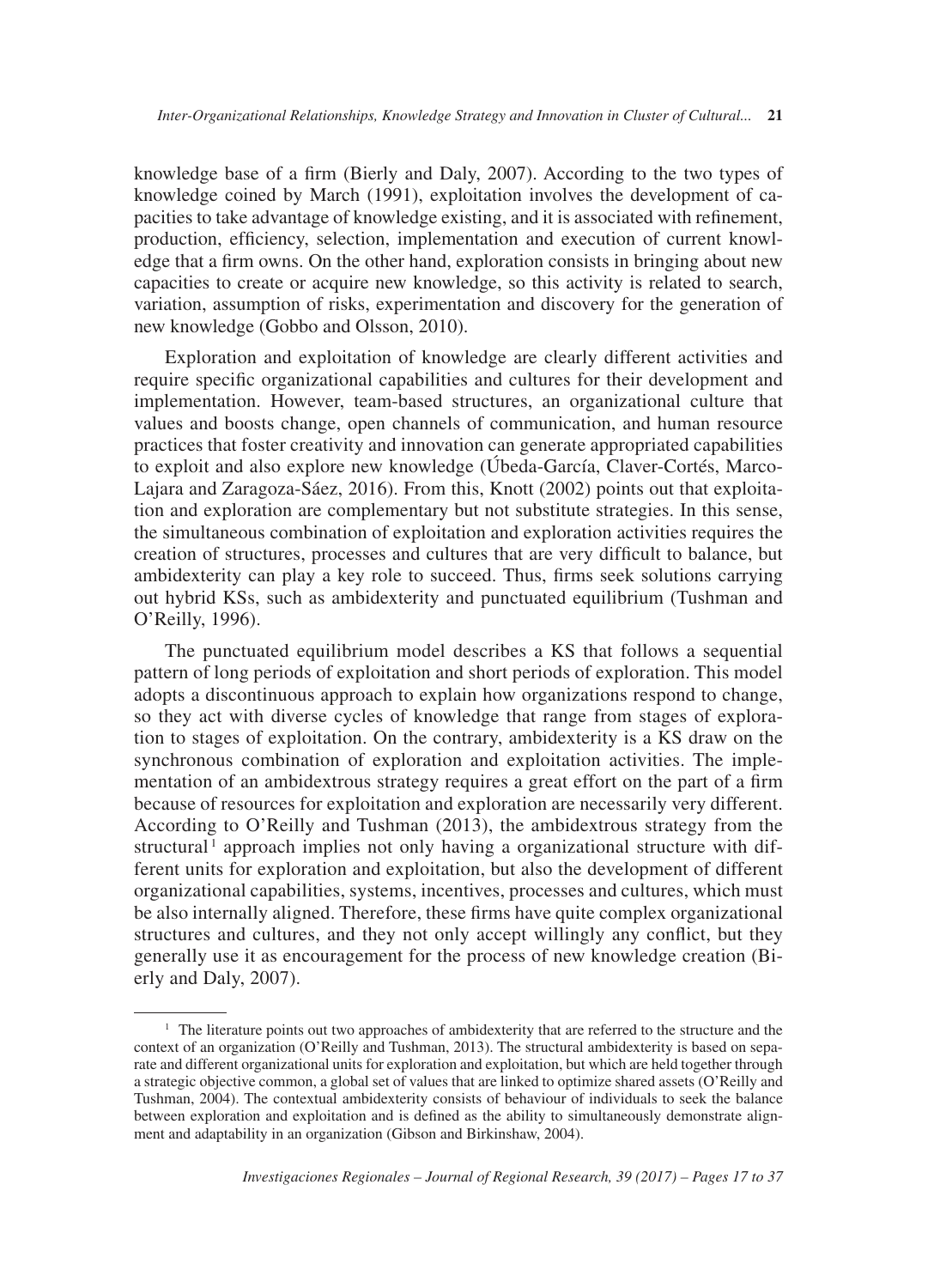Ambidexterity and punctuated equilibrium are radically different mechanisms and there is not enough empirical evidence justifying the viability of one strategy versus the other (Gupta *et al.,* 2006). However, recently some studies support the idea that an ambidextrous strategy yields more benefits because of exploration and exploitation activities must be differentiated but, in turn, both must be integrated to generate value for the organization (Bednarek *et al.,* 2016).

Generally, firms do not own enough resources of knowledge so they have to look for them beyond its boundaries. In this sense, clusters of firm in tourism industry become an interesting context because of numerous networks created in which information and knowledge flow freely (Marco-Lajara, Claver-Cortés, Úbeda-García and Zaragoza-Sáez, 2016). Clusters consist of a set of conglomerate firms located within geographical boundaries, taking advantage of agglomeration economies. However, firms cannot survive only with assets within a cluster, but they must seek new resources outside the agglomeration boundaries to succeed (Sorensen, 2007). Spatial proximity facilitates the transfer of tacit knowledge that circulate within a tourism cluster, involving diverse agents located in the destination such as small hotels and restaurants, which only establish relations with local agents, for instance, local suppliers. Moreover, mobility of employees in this area also contributes to exchange tacit knowledge among firms located in a tourism destination. While external knowledge can be obtained from fairs and exhibitions, for example FITUR. Also, if local firms belong to a hotel chain that operates in different cultural contexts might get new and very different ideas.

Tourism firms can develop punctuated equilibrium strategies that consist in a period where prevails exploitation of internal knowledge followed by period in which prevails exploration of external knowledge. They can also implement an ambidextrous strategy by combining simultaneously exploitation of internal knowledge and exploration of external knowledge to the cluster. The success of firms located in a tourism cluster is drawn mainly on asymmetries of flows of knowledge originated at different levels within the agglomeration (Matusik and Hill, 1998). Therefore, each firm within a cluster must develop a specific KS, by striving to balance exploration and exploration activities, according to their need for knowledge (Bierly and Daly, 2007). In this sense, the literature supports that knowledge within a firm depends on social capital generated by means of its social networks, which encompass both relations with internal and external agents to the cluster. In this process, absorptive capacity plays a critical role, both in identification and acquisition of external knowledge, as well as in its assimilation and application (Zahra and George, 2002). Thus, firms must develop this capacity in order to absorb knowledge from inter-organizational relationships. From social capital approach, this paper analyses the influence of bonding and bridging capital on KS developed by firms located in a tourism cluster.

# **3. Social capital in tourism clusters**

The literature on social capital holds that networks of relationships provide a great value for organizations because they allow to access to wider range of resources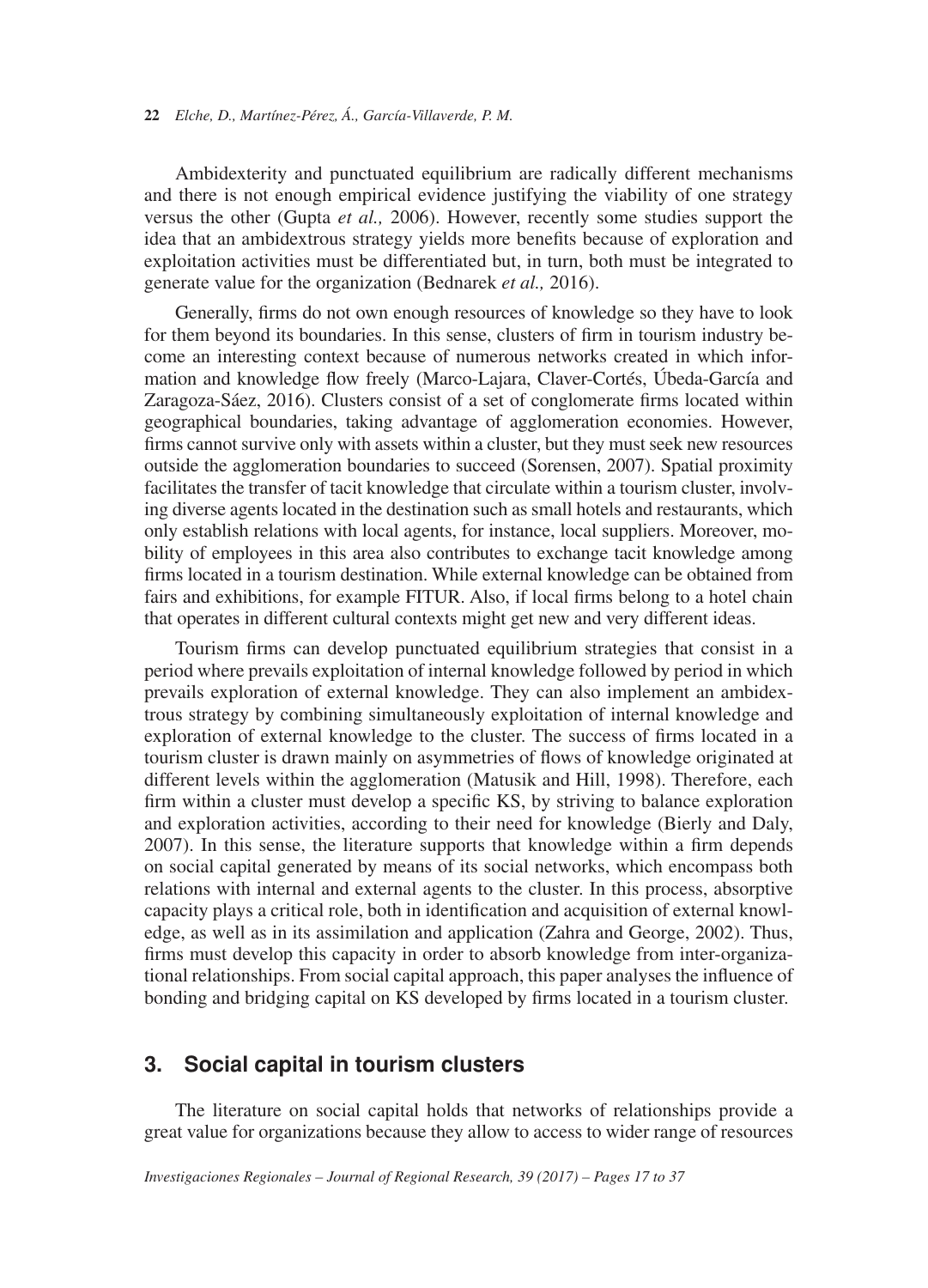that are embedded in such relations (Lin, 2001). Thus, social capital refers to actors' ability to achieve benefits from a strategic location in a social network or other social structures (Porter, 1998). Many studies analized inter-organizational relationships and social capital in clusters (Li, Veliyath and Tan, 2013), and also in the tourism industry since local agents generally share antecedents, interests and culture (Gibson and Birkinshaw, 2004; García-Villaverde, Elche, Martínez-Pérez and Ruiz-Ortega, 2017).

It is wide known that social capital is a multidimensional concept, so Putnam (2000) posed to study social capital two dimensions: bridging and bonding social capital. A firm's bonding capital refers to relationships networks built from links with agents belonging to the cluster, by considering ties and frequency of contacts between the members of this agglomeration. Drawn on the argument of strength of ties and density of network, bonding capital offers clustered tourism firms exchange of high-quality information and tacit knowledge. On the other hand, bridging capital connects firms located in a cluster with agents belonging to diverse and remote social circles, thus facilitating access to a great variety of information and knowledge. The networks theory claims that bridging capital is created from weak links that build non-dense network where arise structural holes (Adler and Kwon, 2002). Thus, bridging capital creates ties that connect tourism firms with diverse groups that are also very heterogeneous, while bonding capital connects these firms only with members of internal groups to the cluster where there is usually more homogeneity among its members (Putnam, 2000). However, these perspectives are not mutually exclusive and both bonding and bridging social capital are needed in order to improve competitiveness of firms in tourism clusters. Thus, some studies suggest building relationships that combine bonding and bridging capital, so that firms might take advantage of both types of linkages according to their specific circumstances (Molina-Morales, Martínez-Fernández and Torló, 2011).

# **4. Hypotheses**

The knowledge that a firm is able to create depends, to a great extent, on social capital generated by its network of relationships (Zhang and Cheng, 2015). Firms establish links with diverse agents that provide them with access to information and fosters knowledge transfer, so from these stable relations, social capital makes easier the conditions to generate new knowledge (Nahapiet and Ghoshal, 1998). In the context of tourism clusters, social capital plays a crucial role as the main mechanism to knowledge transfer. The benefits for firms placed in a relationships network might be very different depending on their contacts, for instance, relationships established with internal or external agents to the cluster what entails generate different kinds of knowledge. In this sense, it is known that each type of social capital —bonding and bridging— contributes to acquisition of different types of knowledge, which draw on both exploitation and exploration strategies (Gilsing and Duysters, 2008).

Therefore, from the association of social capital —bonding and bridging— and KS —exploration and exploitation— can be obtained a matrix that contains four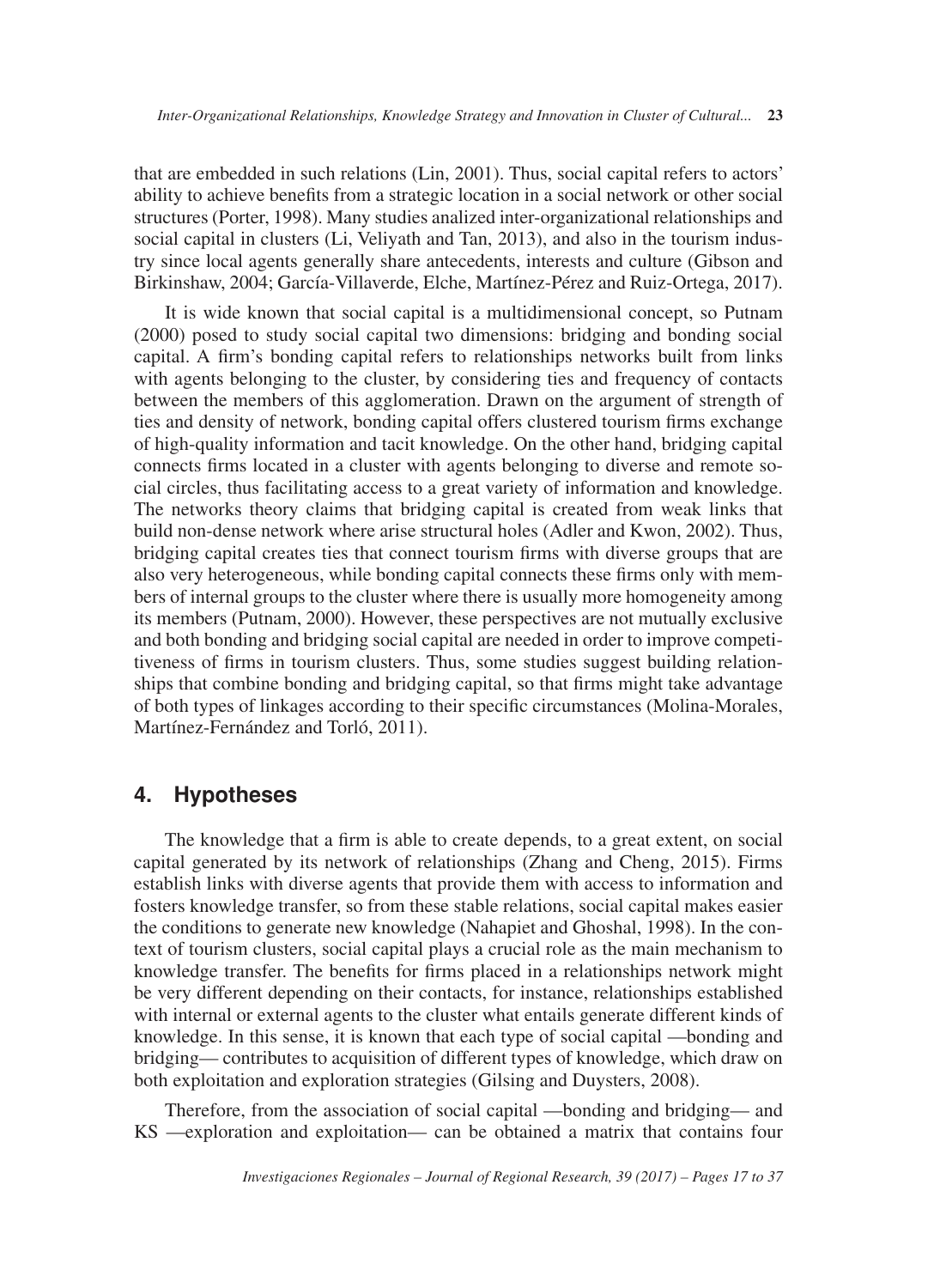configurations of firms —Table 1—. Next, we pose the hypotheses that connect the two dimensions of social capital with the two strategies of knowledge, after that we compare innovation performance in each configuration.

| High<br><b>Bonding capital</b><br>Low | <b>Punctuated equilibrium</b><br>in a cycle of exploitation<br>(high exploitation and<br>low exploration) | <b>High ambidexterity</b><br>(high exploitation<br>and low exploration)                                  |  |  |  |  |  |
|---------------------------------------|-----------------------------------------------------------------------------------------------------------|----------------------------------------------------------------------------------------------------------|--|--|--|--|--|
|                                       | Low ambidexterity<br>(low exploitation and<br>low exploration)                                            | <b>Punctuated equilibrium</b><br>in a cycle of exploration<br>(high exploration and<br>low exploitation) |  |  |  |  |  |
|                                       | Low                                                                                                       | High                                                                                                     |  |  |  |  |  |
|                                       | <b>Bridging capital</b>                                                                                   |                                                                                                          |  |  |  |  |  |

**Table 1.** Configurations

**4.1. Punctuated equilibrium strategy: bonding capital and exploitation of knowledge**

The literature on clusters points out that knowledge acquired by firms from their relationships with agents located within the cluster is quite redundant, which, however, is suitable to develop a KS based on exploitation. On the one hand, homogeneity existing among clustered firms entails that the flows of information and knowledge circulating in the cluster become quickly redundant (Expósito-Langa and Molina-Morales, 2010). On the other hand, these firms generally do not trust external information, so they tend to discard ideas generated outside the cluster, considering also that their ideas are faced competitors. For this reason, clustered firms increase the use of internal information even though it is very homogeneous what enhances their redundancy due to overexploitation. Moreover, in the context where capital bonding prevails, firms generally consider that all of them are exposed to the same opportunities and threats, so they develop alike routines to face environmental changes (Atuahene-Gima and Murray, 2007). Since opportunities are redefined constantly, firms are more predisposed to develop activities of knowledge exploitation (Molina-Morales *et al.,* 2011). In brief, in a context of high level of bonding capital and low level of bridging capital, firms will tend to implement a cyclical punctuated equilibrium strategy, by combining successive stages of high-exploitation and low-exploration. From these arguments, we propose the first hypothesis:

*H1: The higher the level of bonding capital when bridging capital is low, the greater the probability that the KS involves high level of exploitation and low level of exploration (punctuated equilibrium).*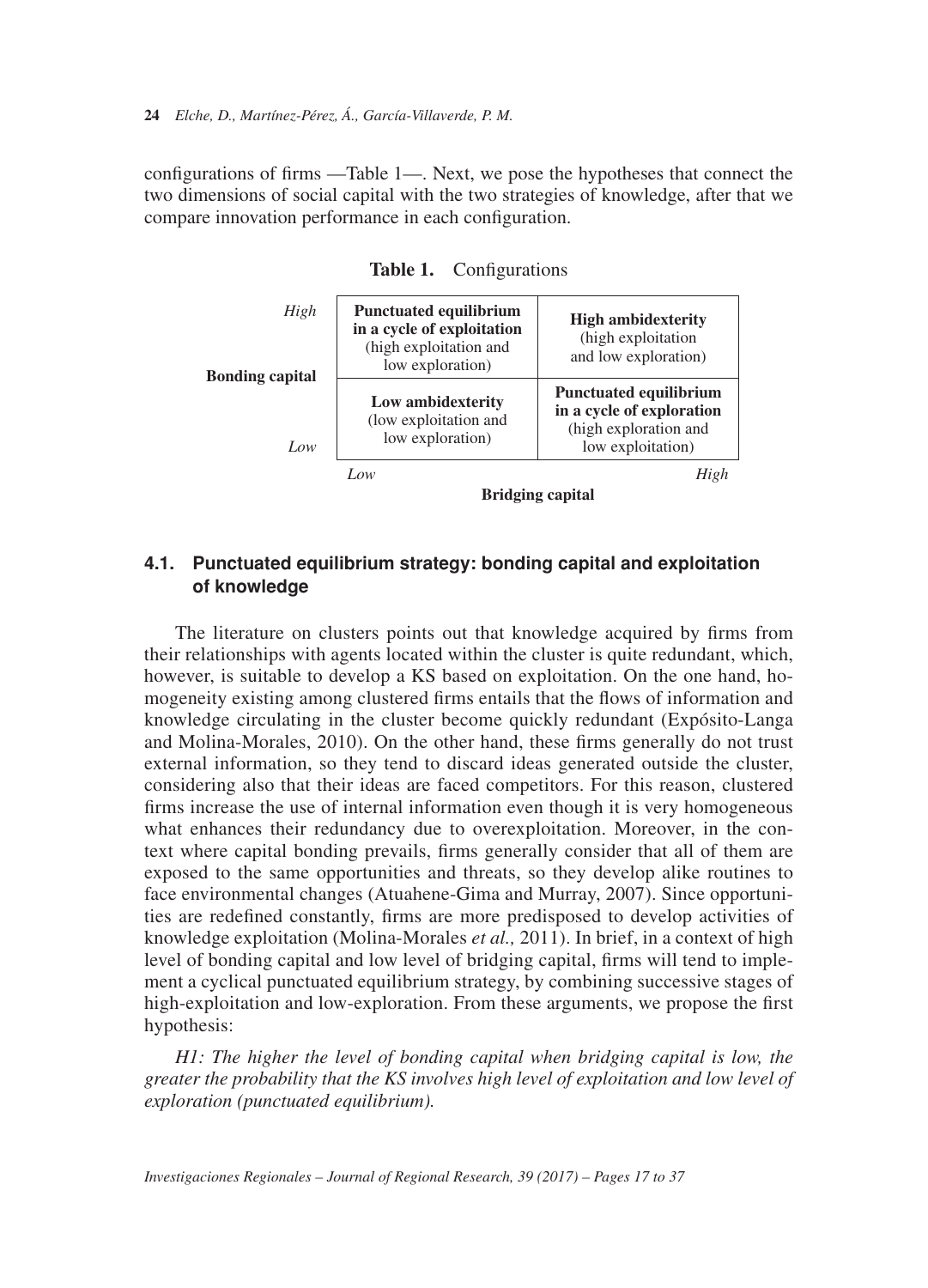### **4.2. Punctuated equilibrium strategy: bridging capital and exploration of knowledge**

Social capital theory supports the idea that firms, from their relations network with external agents to the cluster, can access to more diverse, novel and non-redundant knowledge that are the characteristics needed to develop a strategy of knowledge exploration (Sorensen, 2007). This is because structural holes allow firms to establish contacts with agents placed in social circles with very heterogeneous background, experience, knowledge and skills that grant access to novel and non-redundant sources of information and knowledge (Expósito-Langa and Molina-Morales, 2010). Firms located in a network with structural holes has potentially more opportunities to explore new ideas, because they have access to multiple domains of specialization of knowledge (Tiwana, 2008). In addition, new information is maximized if contacts are not connected with each other, since non-redundant links provide unique knowledge. Therefore, for firms using bridging capital provided from relationships with diverse and external agents to the cluster it will be easier to develop a KS of exploration (Tiwana, 2008). In summary, in a context of high level of bridging capital and low level of bonding capital, it is likely that firms carry out a punctuated equilibrium strategy, but in this case, with repeated stages of high level of exploration and low level of exploitation. According to this argument, we pose the second hypothesis:

*H2: The higher the level of bridging capital when bonding capital is low, the greater the probability that the KS involves high level of exploration and low level of exploitation (punctuated equilibrium).*

#### **4.3. Ambidexterity knowledge strategy**

Many studies emphasise the complementarity of both dimensions of social capital —bonding and bridging— in order to create an optimal structure of network (Harryson *et al.,* 2008). These two dimensions are necessary to develop an ambidexterity KS. Relationships with remote agents, which generate bridging capital, allow access to cognitively distant sources of knowledge and, thus, create access to diverse and novel information. Thus, firms should ensure access to this new knowledge and also, in case it is valuable, they must be able to absorb and apply it within their organizations. However, to integrate knowledge from distant contacts a firm needs another kind of relations network in which is generated bonding capital (Gobbo and Olson, 2010). Thus, in the context of a cluster, firms should strive for a balance between their relationships with agents of non-redundant networks that allow them to access a wide range of cognitive knowledge, and agents located in redundant networks, which make easier triangulation and absorption of knowledge (Gilsing and Duysters, 2008).

Therefore, firms that are very socially active and entertain numerous relations with internal and external agents to the cluster can achieve high levels of both bonding and bridging capital. This, in turn, will pave the way to capabilities to exploit and explore knowledge through ambidexterity strategy. On the contrary, firms that are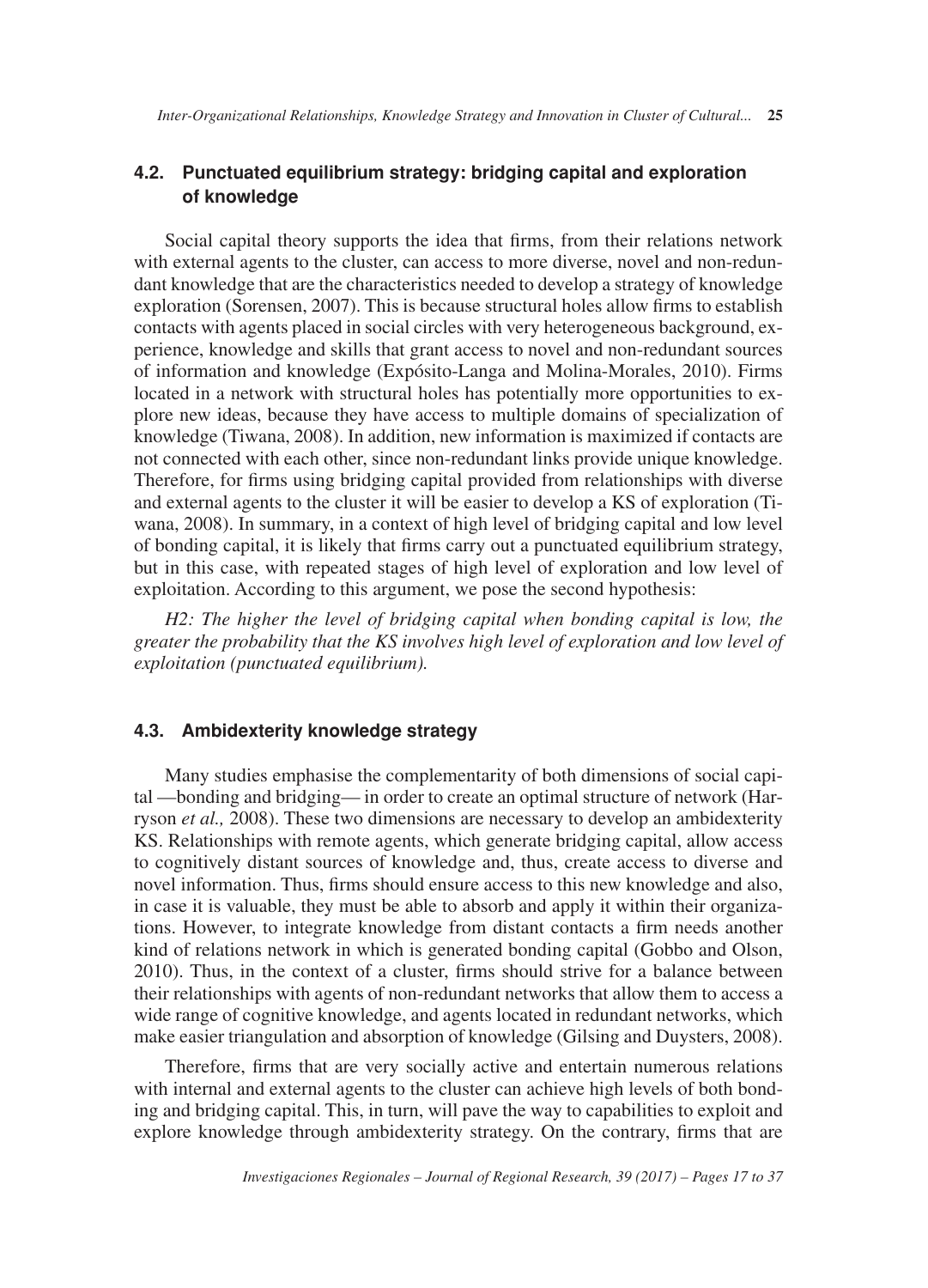**26** *Elche, D., Martínez-Pérez, Á., García-Villaverde, P. M.*

isolated with few external and internal contacts will have more difficulties in developing suitable capabilities to explore and exploit knowledge, so it is likely that the strategy implemented is low level of ambidexterity. Thus we propose the following hypotheses:

*H3: The higher levels of bonding and bridging capital, the greater the likelihood that the KS yields high levels of exploration and exploitation (high ambidexterity).*

*H4: The lower levels of bonding and bridging capital, the greater the likelihood that the KS yields low levels of exploration and exploitation (low ambidexterity).*

#### **4.4. Knowledge strategies and innovation**

A wide literature on the antecedents of innovation in firms belonging to a tourism cluster emphasises the role of social capital and, also of the KS implemented by these firms (Sorensen, 2007). It has been argued that social capital facilitates the acquisition of new knowledge and recombination of existing knowledge, which, in turn, leads to development of innovation (Filieri and Alguezaui, 2014). Although there is a lot research about KS, these studies have not provided clear findings about which KS is most effective in terms of innovation (Bierly and Daly, 2007). Knowledge is a key input in the process of innovation, from the generation of new ideas phase, in which exploration activities are crucial, to implementation phase that depends on the exploitation of knowledge. In this sense, firms that carry out strategies of exploitation and exploration simultaneously are generally more innovative. Therefore, ambidexterity strategy is increasingly important to carry out successfully all phases of the innovation process (Bierly and Daly, 2007; Bednarek *et al.,* 2016). However, a firm that focuses on exploration activities, avoiding exploitation, will undergo high experimental costs before achieving relevant results of innovation (March, 1991). On the other hand, firms that develop a KS of exploitation, excluding exploration, will not achieve high levels of innovation performance (Atuahene-Gima and Murray, 2007).

If firms seek to improve innovation performance, they must develop dynamic capabilities in order to adapt to current changes by means of knowledge exploitation and, in turn, new resources for future through knowledge exploration activities (Gibson and Birkinshaw, 2004). Therefore, only firms that are able to implement an ambidexterity KS, consisting of high levels of both bonding and bridging capital, will achieve better innovation performance (Lazer and Friedman, 2007). Following these arguments, we propose the following hypothesis:

*H5: The configuration that implements the ambidexterity KS, with high levels of both bonding and bridging capital, will achieve higher innovation performance relative to the remaining three configurations.*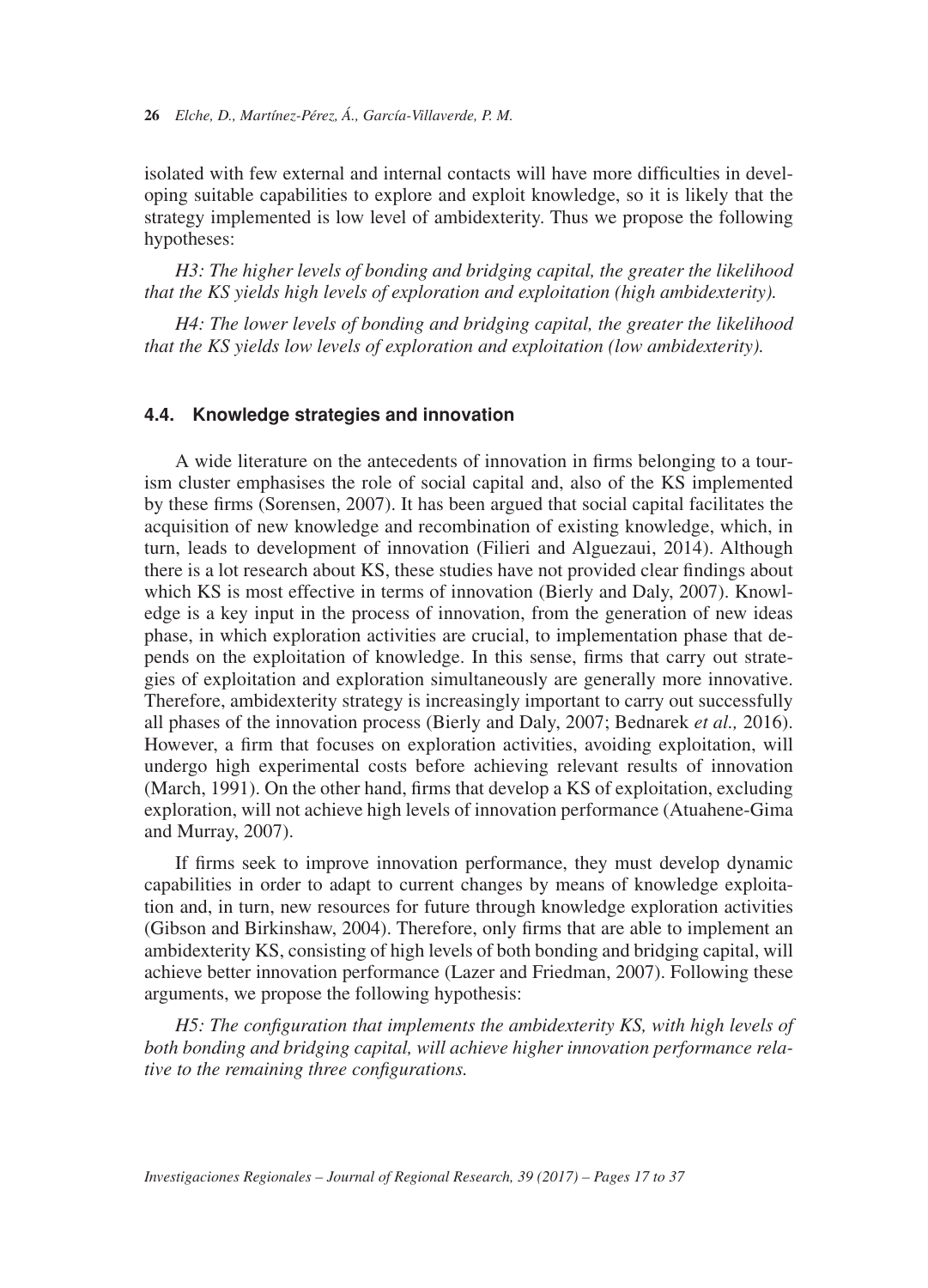# **5. The study setting**

The tourism industry, despite the economic crisis, is a key sector to Spanish economy in terms of both growth and employment. However, as new destinations rise on the horizon tourism firms need to respond to the competitive threat with strategies based on innovation and sustainable development. In this sense, in spite of being widely known for sun-and-beach tourism, cultural tourism in Spain has grown in recent years. The rise in the flow of tourists in WHCS confirms this. In this industry, coordination between firms and institutions is strategically important for the development of a complete touristic experience which, in turn, benefits the competitiveness of firms. WHCS are a context where it is possible to put in place significant mechanisms of cooperation and coordination by integrating public and private agents in order to enhance destination's competitiveness and, hence, attract and satisfy a greater amount of tourists.

The paper focuses on tourism firms located in WHCS, since, in a previous study, Martínez-Pérez, García-Villaverde and Elche (2016) proved that these cities are tourism clusters. The listed cities by UNESCO in Spain are: Alcalá de Henares, Ávila, Cáceres, Córdoba, Cuenca, Eivissa (Ibiza), Mérida, Salamanca, Santiago de Compostela, Segovia, San Cristóbal de la Laguna, Tarragona and Toledo. From SABI and Camerdata databases we set the study population that consists of 2,037 firms of different branch of tourism, following Lazzeretti and Capone (2008), we also identify these activities from the CNAE-09. Since in these cities 95.6% of tourism firms have less than 10 employees, we propose as an additional condition not to include firms with less than 3 employees, guaranteeing so a minimum organizational and operational structure that allow analyse their strategic behaviour.

Through a postal and online survey, we collected 215 valid questionnaires, with a response rate of 10.55% and a sampling error of 6.32%. We tested the non-response bias and results did not show significant differences between managers who responded and those who have not replied. Furthermore, to avoid the response bias due to manager perceptions we sent another questionnaire to a second manager within the firm. We obtained two questionnaires for a subsample of  $15.81\%$  (34 firms) and carried out a mean differences test between responses of the senior and the second manager. Results show no significant differences for the variables of interest. In addition, the factor Harman test confirms that there is no common method bias. The items of the variables were measured with a 7-point Likert scale. Table 2 summarises the variables, the measurement scales and the sources.

As previously explained, and following Putnam (2000), social capital consists of bonding and bridging capital. We consider that both dimensions are crucial to analyse the association between social capital and KS in firms belonging to a tourism cluster. These concepts were measured with multi-item scales previously used in the literature. Bonding capital is related to social interactions that arise in a relationships network (Nahapiet and Ghoshal, 1998) and, it is composed of ties and configuration of a network. The ties are referred to strength of relations and they are measured with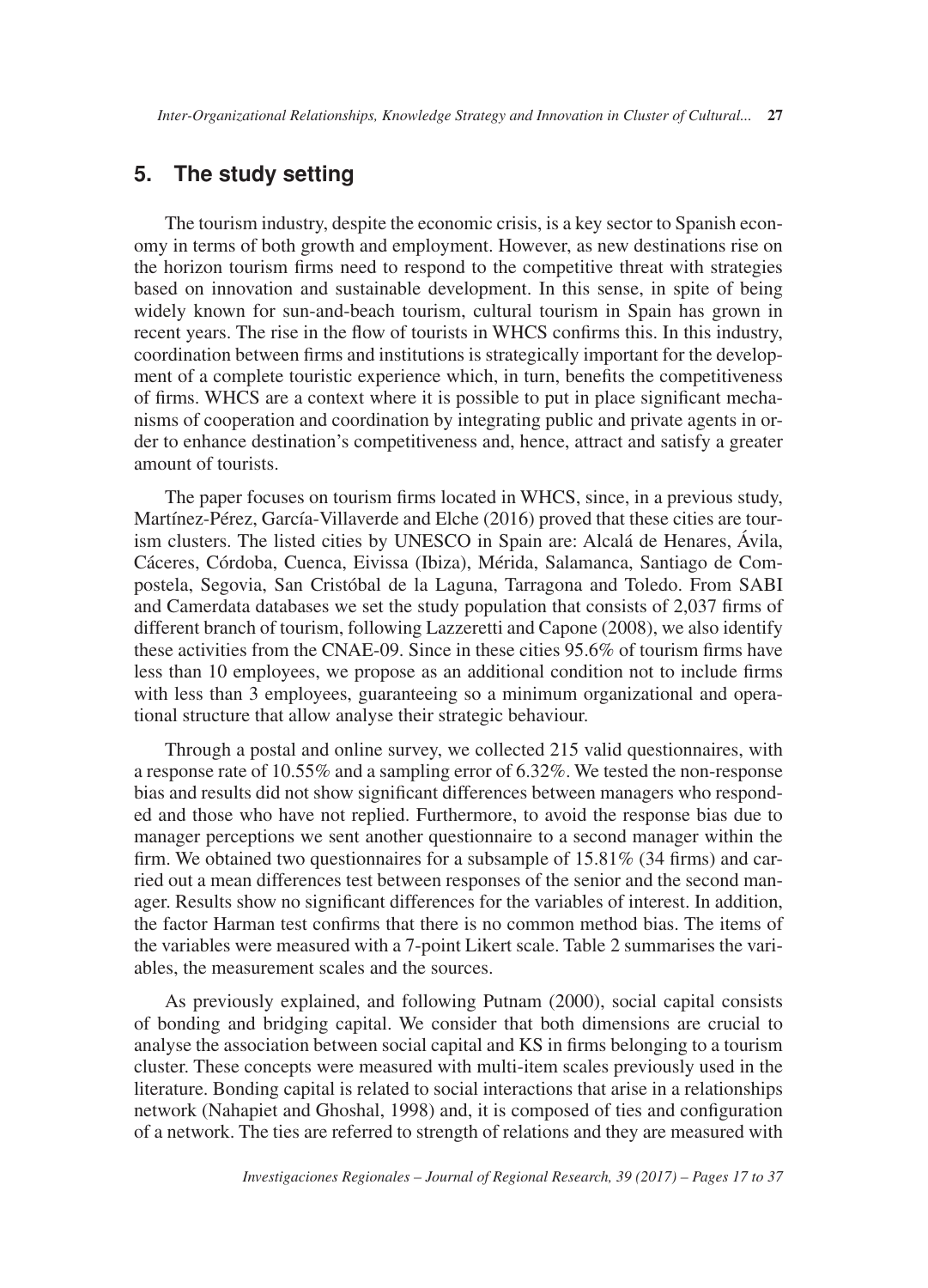| Variable              | Dimension                  | <i>Items</i>                                                                                                       | Literature<br>sources                                                 |  |  |
|-----------------------|----------------------------|--------------------------------------------------------------------------------------------------------------------|-----------------------------------------------------------------------|--|--|
|                       |                            | The firm connects frequently with its contacts                                                                     |                                                                       |  |  |
|                       | Bonding<br>capital         | In the firm, the contacts are personally known                                                                     | Maula, Autio y<br>Murray (2003) y<br>Molina-Morales<br>y Ares-Vázquez |  |  |
|                       |                            | In the firm, there are close social relationships<br>with its contacts                                             |                                                                       |  |  |
|                       |                            | The resources and information exchanged with<br>its contacts were similar                                          |                                                                       |  |  |
| Social                |                            | The frequent firm's contacts know each others                                                                      | (2007)                                                                |  |  |
| capital               |                            | The firm's contacts that provide useful informa-<br>tion know each others                                          |                                                                       |  |  |
|                       |                            | Many the firm's contacts are specialized in a great<br>variety of activities                                       | Tiwana (2008)                                                         |  |  |
|                       | <b>Bridging</b><br>capital | Many the firm's contacts have very different and<br>diverse experiences                                            |                                                                       |  |  |
|                       |                            | Many the firm's contacts have abilities and skills<br>which are complementary                                      |                                                                       |  |  |
| Knowledge<br>strategy | Exploitation               | Valuable existing knowledge elements were iden-<br>tified, combined and reused                                     | Revilla, Prieto y<br>Prado (2010)                                     |  |  |
|                       |                            | Existing knowledge and competences related to<br>existing products/services were used and adjusted                 |                                                                       |  |  |
|                       |                            | New and existing ways of doing things were inte-<br>grated without hindering efficiency                            |                                                                       |  |  |
|                       |                            | Lessons learned in other areas of the organization<br>were put in operation                                        |                                                                       |  |  |
|                       | Exploration                | Product problem areas generating customer dis-<br>satisfaction were discovered and solved through<br>creative ways |                                                                       |  |  |
|                       |                            | Problem areas generating customer dissatisfac-<br>tion were discovered and solved through creative<br>ways         |                                                                       |  |  |
|                       |                            | New knowledge, methods and technological<br>ideas were introduced                                                  |                                                                       |  |  |
|                       |                            | Many new novel and creative ideas were pro-<br>duced by «thinking outside the box»                                 |                                                                       |  |  |

**Table 2.** Variables of the questionnaire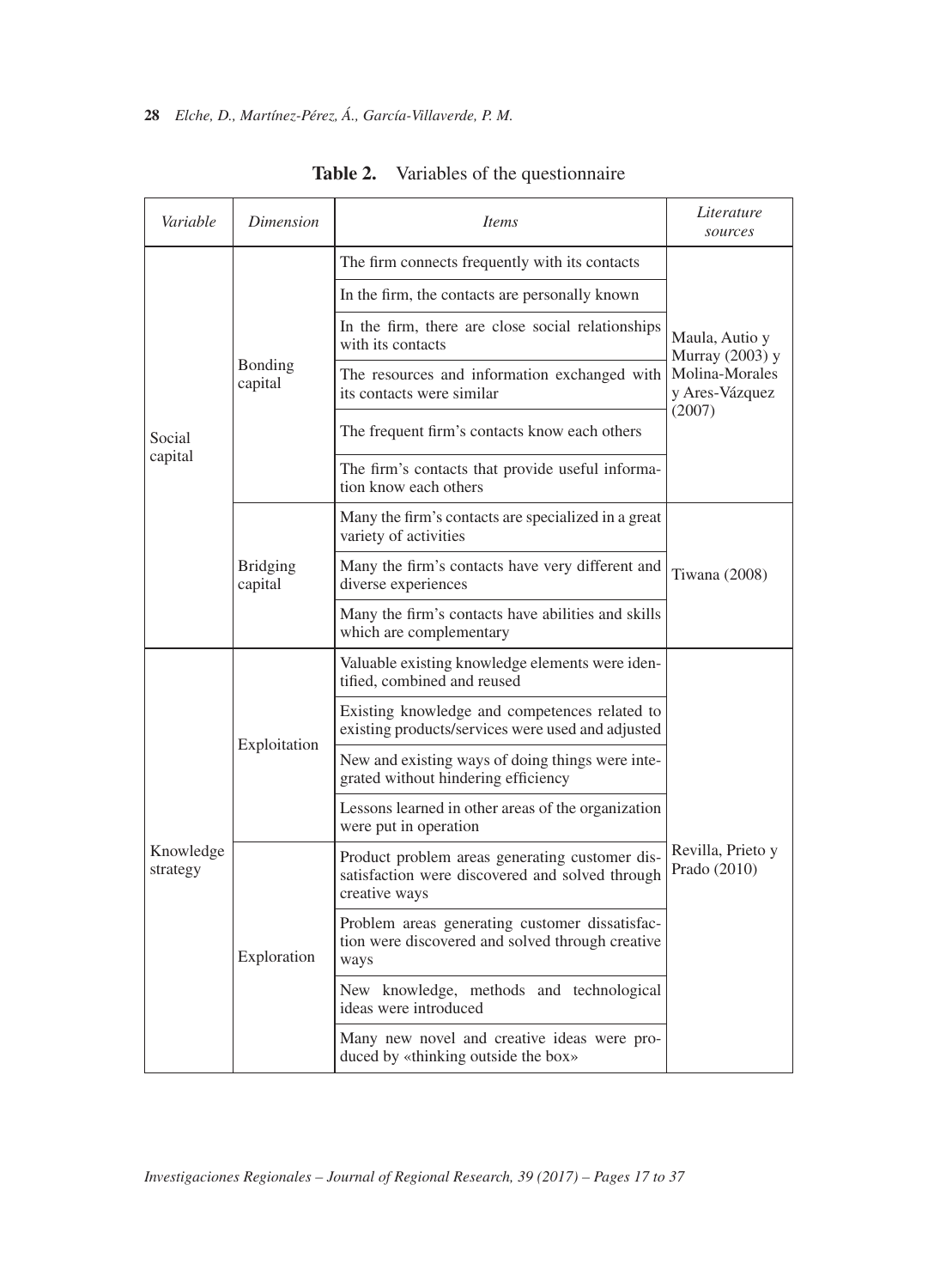| Variable   | Dimension | <i>Items</i>            | Literature<br>sources           |  |  |
|------------|-----------|-------------------------|---------------------------------|--|--|
|            |           | Products or services    |                                 |  |  |
| Innovation |           | Production process      |                                 |  |  |
|            |           | Delivery process        | Doloreux y<br>Shearmur $(2010)$ |  |  |
|            |           | Market and sale process |                                 |  |  |
|            |           | Business strategy       |                                 |  |  |
|            |           | Managerial techniques   |                                 |  |  |
|            |           | Marketing techniques    |                                 |  |  |

**Table 2.** *(continue)*

a three-item scale adapted from Maula, Autio and Murray (2003). The configuration means density of a network that is measured using a three-item scale adapted from Molina-Morales and Ares-Vazquez (2007). Bridging capital reflects the dispersion of a network, which allows access to new and diverse resources through structural holes. Following Tiwana (2008) we use a three-item scale that values the diversity of knowledge, abilities and background of relationships.

In this paper, the KS refers to a firm's choice about the balance between exploitation and exploration activities that led to strategies of punctuated equilibrium or of ambidexterity. The KSs of exploitation and exploration are measured according to Revilla, Prieto and Prado (2010). Exploitation is valued through a four-item scale that estimates the degree of product development from experience and the integration of knowledge. On the other hand, exploration is measured by means of a four-item scale that defines the degree to which the development of new products introduces new ideas and new knowledge.

In relation to innovation, previous studies focused on service sector suggest taking into account technological and non-technological innovations. Thus, this variable is measured by a scale, first proposed by Doloreux and Shearmur (2010), which encompasses seven aspects of innovation: product, process, delivery, marketing, business strategy, management and marketing techniques. The degree of novelty was also considered to include both significant changes and radically new innovations. To avoid biases in time fluctuations and approximate the notion of sustainability of innovation, respondents were asked about innovation over the last five years.

# **6. Empirical results**

first, we test the robustness of the variables through confirmatory and exploratory factor analyses. The confirmatory factor analysis with Varimax rotation yielded a value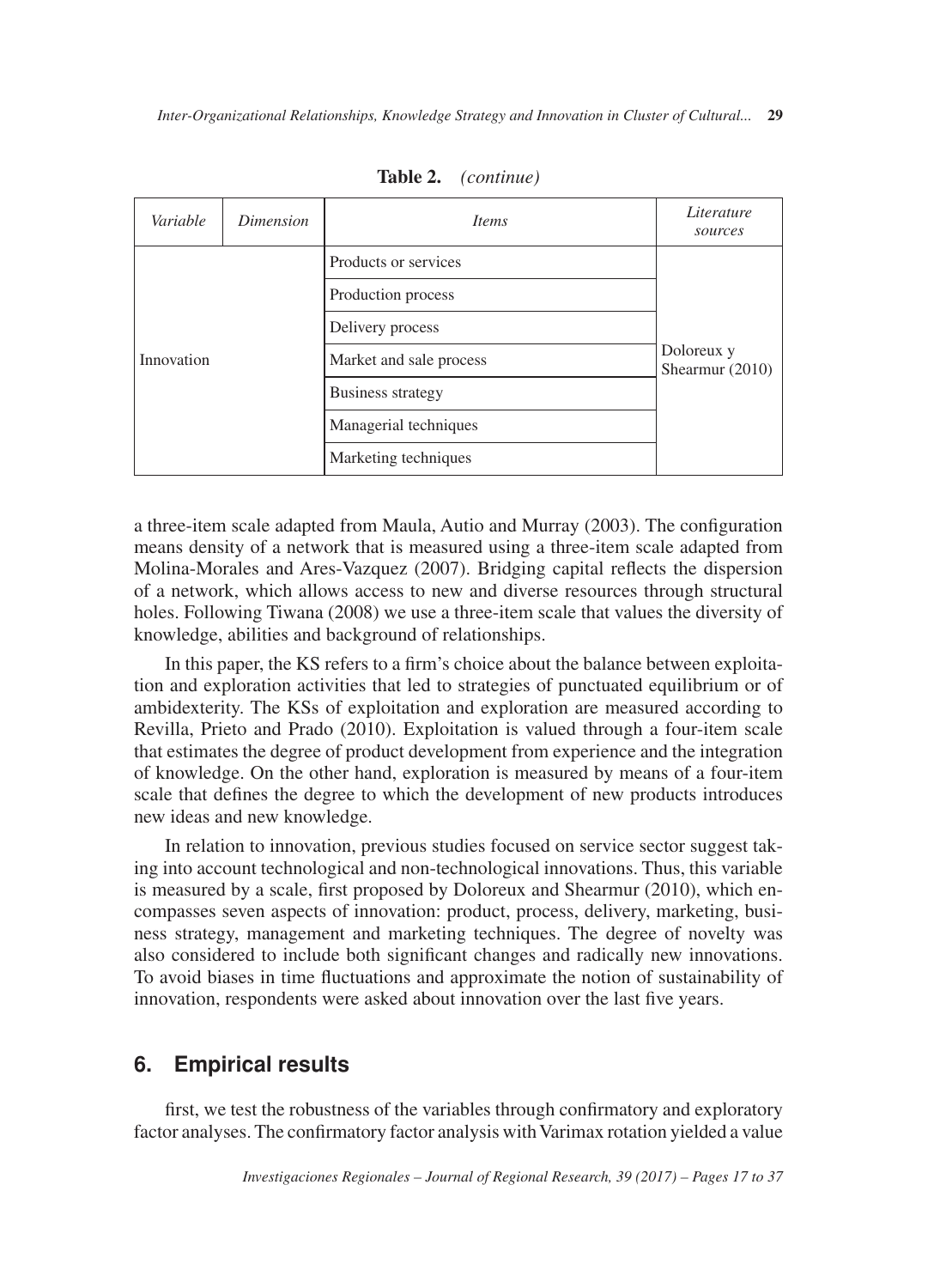of Cronbach's alpha for social capital  $= 0.849$  (density  $= 0.796$  and strength  $= 0.782$ ). The Kaiser-Meyer-Olkin (KMO) value is  $0.758$  ( $> 0.6$ ) and the Bartlett's sphericity test is significant (Chi-square =  $1024.824$ ; df = 36; sig. = 0.00). From these analyses, we obtained three factors with an explained variance of 42.65%. The factor loads exceeded 0.685. Also, the exploratory factor analysis showed satisfactory goodnessof-fit indices  $(x2 = 61.11, df = 24, NFI = 0.929, CFI = 0.955, IFI = 0.956, RME SA = 0.07$ ). In relation to the reliability of scales, the alpha of Cronbach for the KS is 0.929 (exploitation  $= 0.923$  and exploration  $= 0.910$ ). The factor analysis performances two factors, one associated with exploitation and another with exploration, and also all tests showed satisfactory results (Kaiser-Meyer-Olkin  $> 0.60$  [0.869]; and *p*-value  $\leq 0.00$  [Chi-square = 1480.747; df = 28; sig. = 0.00]). The explained variance is 67.04% and the factor loads exceeded 0.766. From exploratory factor analysis, the goodness-of-fit indices were all satisfactory  $(x2 = 75.65, df = 19, NFI = 0.917,$  $CFI = 0.936$ , IFI = 0.936, RMESA = 0.08). Likewise results of factor analysis for innovation variable were suitable (Cronbach's alpha =  $0.967$ ; KMO =  $0.902$ ; Chisquare  $= 1625.087$ ; df  $= 21$ ; sig.  $= 0.00$ ). In this case, from the factor analysis with Varimax rotation was obtained one factor whose explained variance is 78.45% and the loads exceeded 0.814. The goodness-of-fit indices were satisfactory  $(x2 = 40.73$ ,  $df = 14$ , NFI = 0.957, CFI = 0.970, IFI = 0.970, RMESA = 0.08).

Subsequently, we carried out a conglomerates analysis in order to identify diverse configurations of inter-organizational relationships in terms of social capital —bonding and bridging—. First, we determine the optimal number of groups by means of a hierarchical cluster analysis (Ward's method) based on Euclidean distance. This analysis is complemented with the criterion of Ferguson and Ketchen (1999) to expand the number of groups and improve the explanatory power of results. Having considered the agglomeration coefficient, that is, the squared Euclidean distance between each case, we decided that four is the optimal number of conglomerates. Afterwards, we carried out a K-means cluster analysis to group the firms in each conglomerate. These results based on final centres are presented in Table 3.

|                            | Cong. 1<br>Low-Low<br>$n = 24$ | Cong. 2<br>$High-High$<br>$n = 83$ | Cong. 3<br>High-Low<br>$n = 35$ | Cong. 4<br>Low-High<br>$n = 73$ | $\overline{F}$ | $\boldsymbol{p}$ | <i>Differences</i><br>between groups *                                                 |
|----------------------------|--------------------------------|------------------------------------|---------------------------------|---------------------------------|----------------|------------------|----------------------------------------------------------------------------------------|
| <b>Bonding</b><br>capital  | 2.56<br>(0.66)                 | 5.38<br>(0.66)                     | 5.20<br>(0,75)                  | 3.93<br>(0.69)                  | 139.071        | $0.00\,$         | $C1 < C2, C3, C4$ ;<br>$C2 > C1, C4$ ;<br>C3 > C1, C4; C4 > C1;<br>$C4 < C2$ , $C3$    |
| <b>Bridging</b><br>capital | 3.15<br>(0.92)                 | 5.76<br>(0.80)                     | 2.87<br>(1.01)                  | 4.62<br>(0.55)                  | 146.359        | 0.00             | $C1 < C2, C4$ ;<br>$C2 > C1, C3, C4$ ;<br>$C3 < C2, C4$ ;<br>$C4 > C1, C3$ ; $C4 < C2$ |

**Table 3.** K-means conglomerates analysis of social capital

*\** Scheffé test *p* < 0,05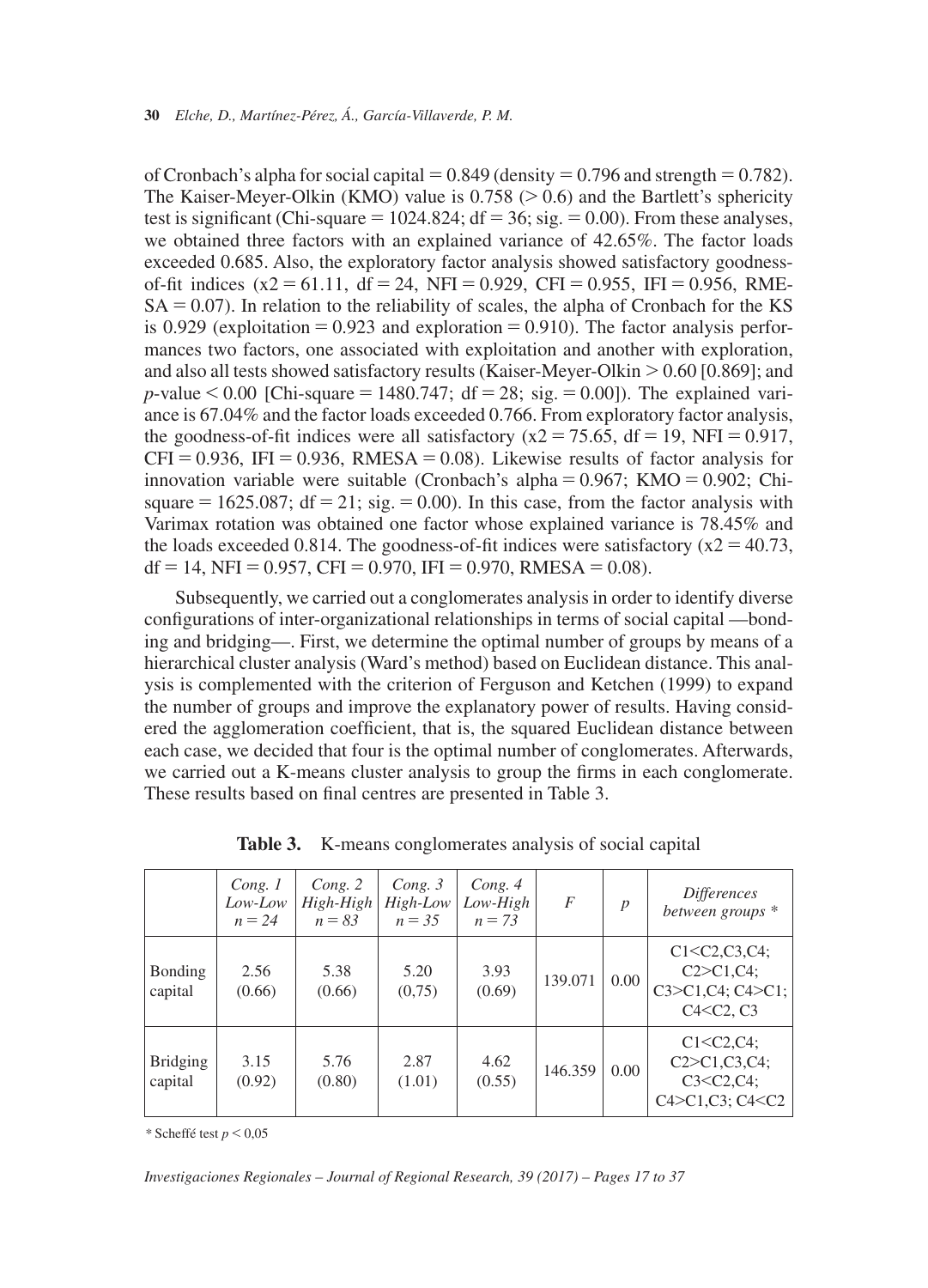Conglomerate 1 includes 24 firms that exhibit low levels of both bonding capital and bridging capital. Conglomerate 2 contains 83 firms characterised by high levels of both bonding and bridging capital. Conglomerate 3 comprises 35 firms that present high level of bonding capital and lower level of bridging capital. Conglomerate 4 consists of 73 firms with low level of bonding capital and high level of bridging capital. Results from ANOVA and the Scheffé test showed differences statistically significant between pairs of conglomerates.

Afterwards, we analyse in each configuration the association between types of KS —exploitation and exploration— and types of social capital —bonding and bridging—. To do so, we carried out ANOVA and the Scheffé test —Table 4— to confirm the hypotheses. Besides exploitation and exploration individually, the analysis includes an interaction term between exploitation and exploration strategies that yields the ambidexterity strategy. Table 4 shows the descriptive statistics (means and standard deviations), ANOVA analysis and the Scheffé test for the four conglomerates in terms of social capital. As indicated by the ANOVA analysis, results revealed significant differences between bonding and bridging social capital that a firm requires to develop its KS that can be exploitation, exploration or ambidexterity.

|                              | Cong. 1<br>Low-Low<br>$n=24$ | Cong. 2<br>High-High<br>$n = 83$ | Cong. $3$<br>High-Low<br>$n=35$ | Cong. 4<br>$Low-High$<br>$n = 7.3$ | Total            | $\boldsymbol{F}$ | $\boldsymbol{p}$ | <i>Differences</i><br>between groups*                                                                        |
|------------------------------|------------------------------|----------------------------------|---------------------------------|------------------------------------|------------------|------------------|------------------|--------------------------------------------------------------------------------------------------------------|
| Exploitation                 | 4.18<br>(1.28)               | 5.61<br>(0.97)                   | 5.19<br>(1.03)                  | 4.88<br>(1.04)                     | 5.13<br>(1.13)   | 14.03            | 0.00             | C1 < C2, C3, C4;<br>$C2 > C1, C4$ ;<br>$C3 > C1$ ; $C4 > C1$ ;<br>C4 < C2                                    |
| Exploration                  | 4.23<br>(.23)                | 5.52<br>(0.99)                   | 4.66<br>(1.42)                  | 5.02<br>(1.13)                     | 5.068<br>(1.21)  | 10.02            | 0.00             | $C1 < C2, C4$ ;<br>$C2 > C1.C3$ :<br>$C3 < C2$ ; $C4 > C1$                                                   |
| $Expt*Expr$                  | 18.89<br>(9.35)              | 31.48<br>(9.55)                  | 25.15<br>(11.37)                | 25.22<br>(9.29)                    | 26.93<br>(10.51) | 12.58            | 0.00             | $C1 < C2$ ; $C2 > C1$ ,<br>C <sub>3</sub> , C <sub>4</sub> ; C <sub>3</sub> <c<sub>2;<br/>C4 &lt; C2</c<sub> |
| * Scheffé test $n \leq 0.05$ |                              |                                  |                                 |                                    |                  |                  |                  |                                                                                                              |

Table 4. ANOVA test of knowledge strategy

*\** Scheffé test *p* < 0,05

Specifically, firms with high level of bonding capital and low level of bridging capital —conglomerate 3—, have higher values of exploitation (5.19) than exploration (4.66), according to what is established in hypothesis 1. Also, as per hypothesis 2, firms with low level of bonding capital and high level of bridging capital —conglomerate 4— show higher levels of exploration (5.02) than exploitation (4.88). However, the Scheffé test showed that the differences between these two configurations, in terms of exploitation and exploration, are not statistically significant, so that hypotheses 1 and 2 cannot be corroborated.

On the other hand, firms that present high levels of both bonding and bridging capital —conglomerate 2— show a high KS of ambidexterity, with high exploitation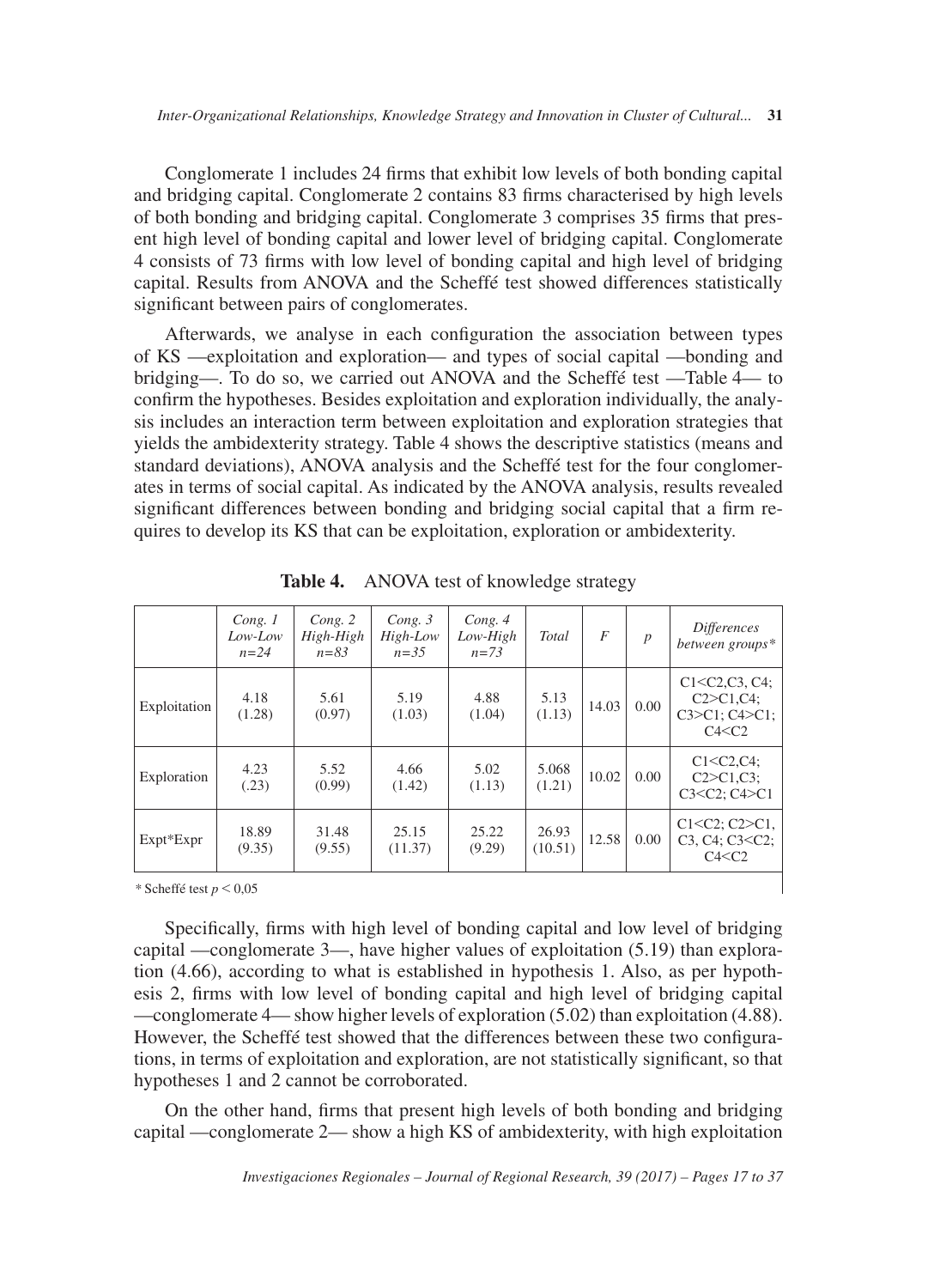(5.61) and high exploration (5.52), as per hypothesis 3. In addition, the difference of exploitation in conglomerate 2 with respect to the conglomerates 1 and 4 is statistically significant and the difference of exploration in conglomerate 2 with respect to the conglomerates 1 and 3 is also statistically significant, so hypothesis 3 can be confirmed.

On the contrary, firms with low levels of bonding and bridging capital —conglomerate 1—, are characterized by low exploitation (4.18) and low exploration (4.23), that is, a KS of low ambidexterity, as per hypothesis 4. Moreover, in conglomerate 1, the difference of exploitation with respect to the conglomerates 2 and 3 is statistically significant. Likewise, the difference of exploration in conglomerate 1 with respect to conglomerates 2 and 4 is statistically significant. Therefore, from these results hypothesis 4 can also be confirmed.

Similarly, we analysed the multiplicative interaction of exploitation by exploration to evaluate the joint effects, and results showed that there are significant differences for conglomerate 1 (low values for both exploration and exploitation) and 2 (high values for both exploration and exploitation). Therefore, it is considered the KS of conglomerate 1 as low ambidexterity and the KS of conglomerate 2 as high ambidexterity. These results reinforce the corroboration of hypotheses 3 and 4.

Finally, we compared innovation in the four conglomerates to identify the configuration that are more innovative, so that we can determine which KS yields better innovation performance. The results of the ANOVA and the Scheffé test —Table 5 show that firms with high levels of bonding and bridging capital —conglomerate 2 exhibit higher innovation performance (4.71) compared to other conglomerates. In addition, the differences of innovation of conglomerate 2 compared to the others are statistically significant. Results from these analyses suggest acceptance of hypothesis 5.

|            | Cong.1<br>Low-Low<br>$n = 24$ | Cong. 2<br>$High-High$   High-Low   Low-High<br>$n = 83$ | $Cone.$ 3<br>$n = 35$ | Cong. 4<br>$n = 73$ | F    |      | <i>Differences</i><br>between groups* |
|------------|-------------------------------|----------------------------------------------------------|-----------------------|---------------------|------|------|---------------------------------------|
| Innovation | 3.95<br>(1.10)                | 4.71<br>(1.00)                                           | 3.99<br>(0.94)        | 4.35<br>(1.06)      | 7.27 | 0.00 | C2 > C1, C3, C4                       |

**Table 5.** ANOVA test of innovation

*\** Scheffé test *p* < 0,05

### **7. Discussion and conclusions**

Knowledge is widely considered as a strategic resource to achieve competitive advantages and a key antecedent to explain the KS is social capital. The literature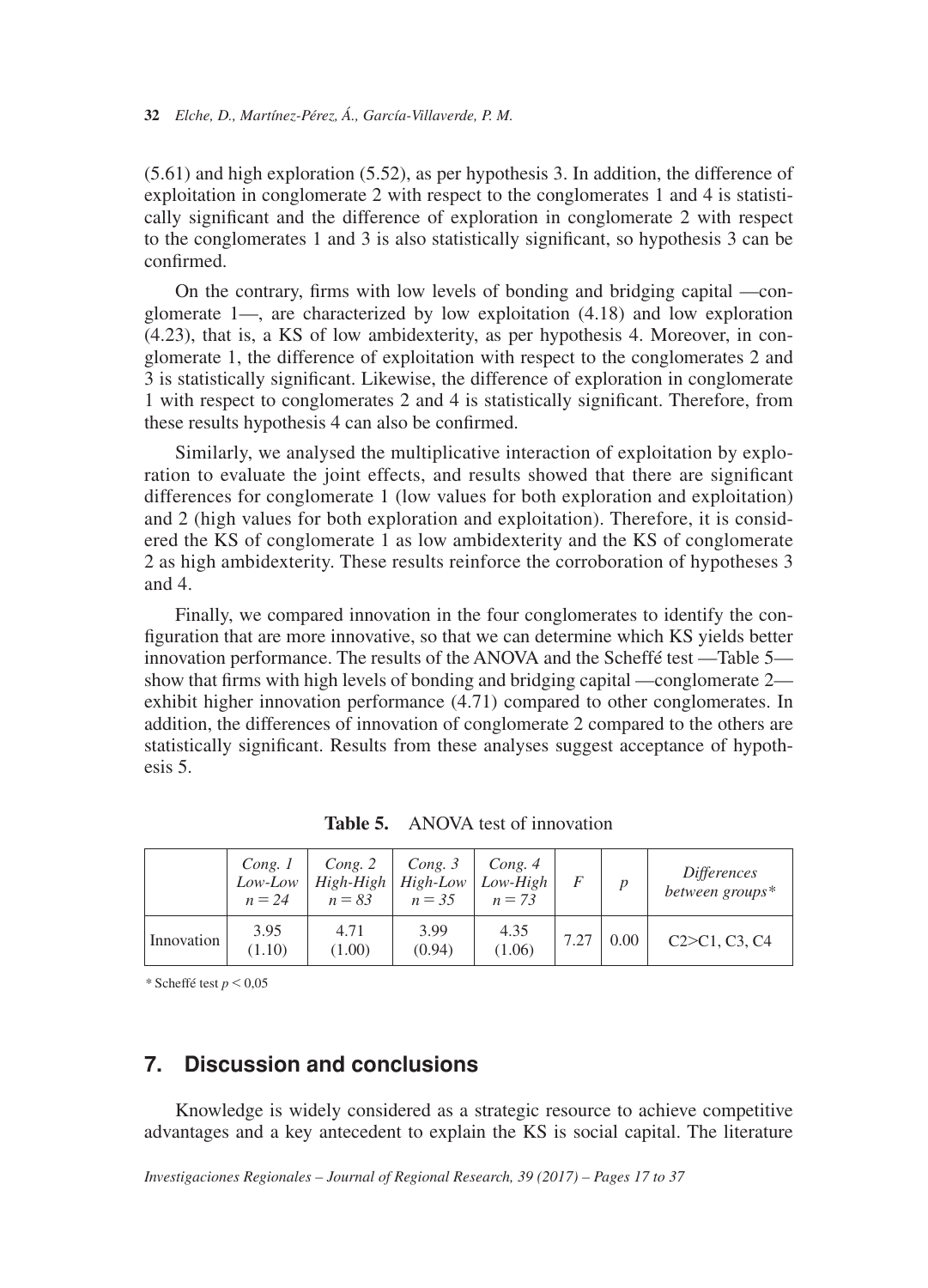on territorial agglomerations has contributed significantly to study the connection between social capital, organizational knowledge and innovation. So far, however, there has been little discussion about the connection between inter-organizational relationships and KS, by studying also its impact on innovation in the context of tourism clusters.

The present study contributes in many ways to the literature. First, we identified the KS implemented by tourism firms located in a cluster according to their bonding and bridging capital. Specifically, the findings show that a firm with a great deal of internal and external relationships to the cluster generally develop ambidexterity strategy, by combining knowledge exploitation and exploration activities. Thus, high levels of bonding and bridging capital foster both exploitation of previously existing knowledge and exploration of new knowledge. Conversely, when a tourism firm does not invest in maintaining internal and external relationships, the KS will be low ambidexterity that involves low levels of both exploration and exploration knowledge activities.

On the other hand, when either internal relationships or external relationships to the cluster in a firm prevail the KS is generally a punctuated equilibrium. Our results partially show that firms with high level of bonding capital and low level of bridging capital have a higher level of exploitation than exploration, developing a KS of punctuated equilibrium that is focused on the exploitation. Thus, the higher level of bonding capital, the higher level of knowledge exploitation, since dense networks and strong links allow firm to share knowledge base of cluster that is quite homogeneous, which will encourage exploitation of available knowledge.

Moreover, when a firm exhibits low levels of bonding capital and high levels of bridging capital, exploration predominates over exploitation. In this case, KS of punctuated equilibrium prevails over knowledge exploration. This is because relationships with external agents allow firms to access to diverse and novel knowledge, which is inherent to exploration activities. Therefore, in the case of both strategies of punctuated equilibrium —prevailing exploitation or prevailing exploration—, they are adjusted only moderately to configurations.

In short, we consider that the implementation of a particular KS is associated to relationships established by a firm, which generate specific types of social capital. Therefore, the results of this study point out that the adoption of ambidexterity or punctuated equilibrium strategies is related to bonding and bridging capital developed by a firm.

In addition, we have identified which KS is associated with higher levels of innovation. In this sense, firms with high levels of bonding and bridging capital with ambidexterity KS present higher levels of innovation compared to firms within other configurations. Thus, although it has been argued that exploitation and exploration are substitute strategies since they require very different resources and organizational structures, we show that maintaining a suitable balance whit both strategies is a key factor for improving innovation performance (Bednarek *et al.,*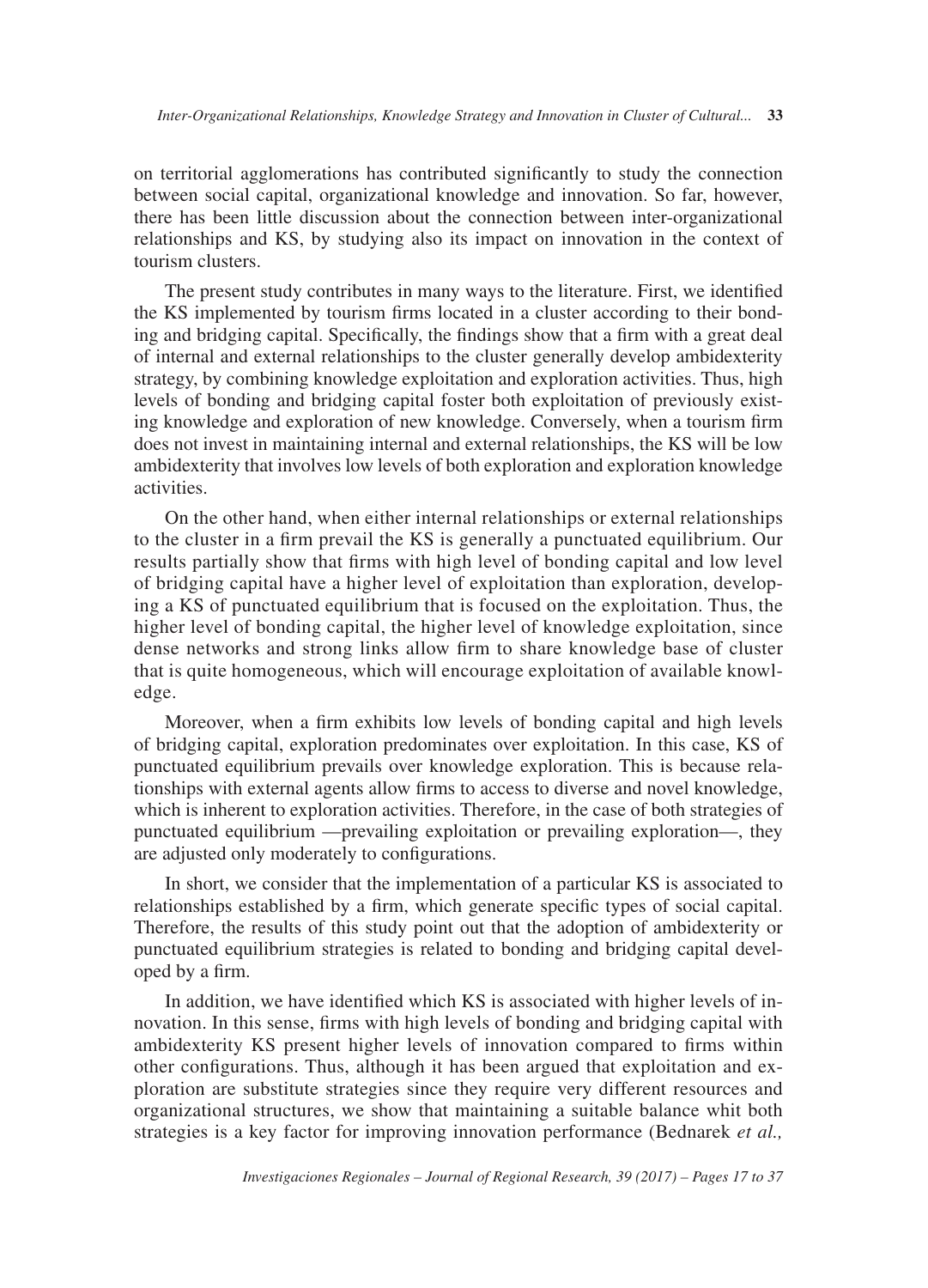2016). In this way, we conclude that it is important for firms to strike a balance between exploitation and exploration activities in order to generate higher levels of innovation.

Overall, our results show that firms engage unique and idiosyncratic patterns of relationships within an agglomeration and, consequently, that they have different exposure to new ideas, knowledge and opportunities. Therefore, the mere fact of belonging to a tourism cluster does not provide a firm with access to more and better sources of knowledge. On the contrary, it is the firm's set of capabilities for managing available knowledge and establishing relationships that matter.

Therefore, tourism firms located in a cluster must strike a balance between nonredundant networks with access to a cognitive variety, and redundant networks for triangulation and knowledge absorption. On the basis of this, the recommendation is that firms combine close relationships established within the cluster with links with external agents, in order to develop simultaneously exploitation and exploration KS that contribute to improve innovation performance.

In relation to the limitations of this study, we point out the exploratory approach of KS and social capital. Although this fact hinders the possibility of obtaining conclusive results in the adjustment between pairs of variables, however, we analysed jointly relationships and strategies from a configurational approach.

On the other hand, this study has a static character so that is not possible to analyse the evolution of the configurations obtained. To overcome this limitation, we propose to carry out a longitudinal study to study the mobility of firms between the four configurations and their impact on their long-term results. Another limitation is the focus on cultural tourism, which might entail problems for the generalizability of the results. However, we consider that the characteristics taken into account in this study are common to other types of tourism. This suggests some relevance to other sectors of activity, though with due caution. In any case, it is desirable to continue studying the different configurations related to social capital and KS in other tourism industries.

# **8. References**

- Adler, P. S., and Kwon, S.W. (2002): «Social Capital: Prospects for a new concept», *Academy of Management Review,* 27(1), 17-40.
- Anand, V., Glick, W. H., and Manz, C. C. (2002): «Thriving on the knowledge of outsiders: Tapping Organizational social capital», *Academy of Management Executive,* 16(1), 87-101.
- Atuahene-Gima, K., and Murray, J. Y. (2007): «Exploratory and exploitative learning in new product development: A social capital perspective on new technology ventures in China», *Journal International Marketing,* 15(2), 1-29.
- Balland, P. A., and Rigby, D. (2017): «The Geography of complex knowledge», *Economic Geography*, 93(1), 1-23.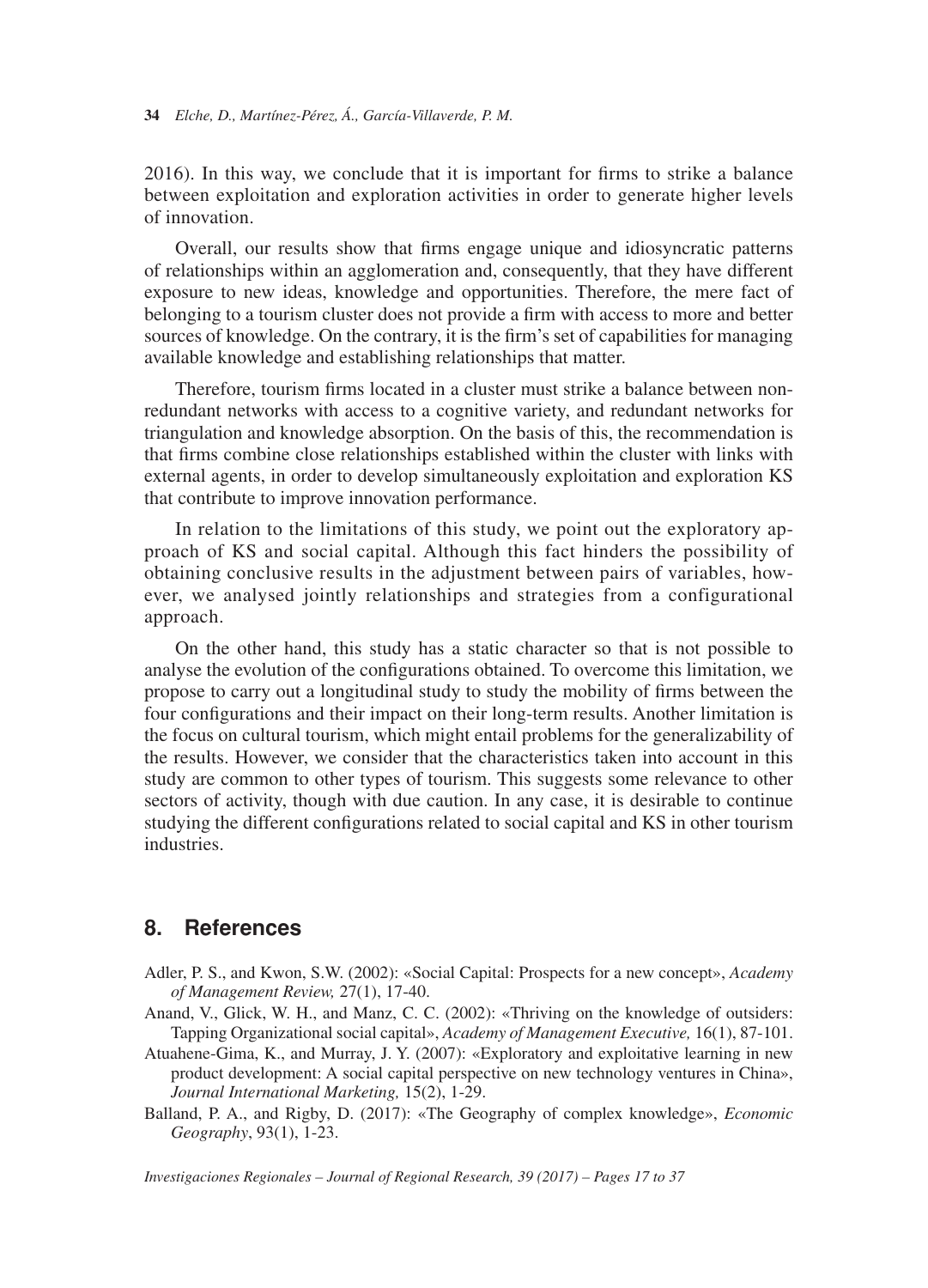- Bednarek R., Burke, G., Jarzabkowski, P., and Smets, M. (2016): «Dynamic Client Portfolios as Sources of Ambidexterity: Exploration and Exploitation Within and Across Client Relationships», *Long Range Planning,* 49(3), 324-341.
- Bierly, P. E., and Daly, P. S. (2007): «Alternative Knowledge Management Strategies, Competitive Environment, and Organizational Performance in Small Manufacturing Firms», *Entrepreneurship Theory and Practice,* 31(4), 493-516.
- Doloreux, D., and Shearmur, R. (2010): «Exploring and comparing innovation patterns across different knowledge intensive business services», *Economics of Innovation and New Technology,* 19(7), 605-625.
- Expósito-Langa, M., and Molina-Morales, F. X. (2010): «How Relational Dimensions Affect Knowledge Redundancy in Industrial Clusters», *European Planning Studies,* 18(12), 1975- 1992.
- Ferguson, T. D., and Ketchen, D. J. (1999): «Organizational configurations and performance: the role of statistical power in extant research», *Strategic Management Journal,* 20, 385- 395.
- Filieri, R., and Alguezaui, S. (2014): «Structural social capital and innovation. Is knowledge transfer the missing link?», *Journal of Knowledge Management,* 18(4), 728-757.
- García-Villaverde, P. M., Elche, D., Martínez-Pérez, A., and Ruiz-Ortega, M. J. (2017): «Determinants of radical innovation in clustered firms of the hospitality and tourism industry», *International Journal of Hospitality Management,* 61, 45-58.
- Gibson, C. B., and Birkinshaw, J. (2004): «The antecedents, consequences, and mediating role of organizational ambidexterity», *Academic Management Journal,* 47(2), 209-226.
- Gilsing, V. A., and Duysters, G. M. (2008): «Understanding novelty creation in exploration networks - structural and relational embeddedness jointly considered», *Technovation,* 28(10), 693-708.
- Gobbo, J., and Olsson, A. (2010): «The transformation between exploration and exploitation applied to inventors of packaging innovation», *Technovation,* 30(5/6), 322-331.
- Grillitsch, M., Tödtling, F., and Höglinger, C. (2015): «Variety in Knowledge Sourcing, Geography and Innovation: Evidence from the ICT Sector in Austria», *Papers in Regional Science,* 94(1), 25-43.
- Gupta, A. K., Smith, K. G., and Shalley, C. E. (2006): «The interplay between exploration and exploitation», *Academy of Management Journal,* 49(4), 693-706.
- Harryson, S. J., Dudkowski, R., and Stern, A. (2008): «Transformation networks in innovation alliances —the development of Volvo C70», *The Journal of Management Studies,* 45(4), 745-773.
- Knott, A. (2002): «Exploration and exploitation as complements», in Choo, C., and Bontis, N. (eds.), *The Strategic Management of Intellectual Capital and Organizational Knowledge,*  New York, Oxford University Press, 339-358.
- Lai, J., Lui, S. S., and Tsang, E. W. K. (2016): «Intrafirm Knowledge Transfer and Employee Innovative Behavior: The Role of Total and Balanced Knowledge Flows», *Journal of Product Innovation Management,* 33, 90-103.
- Lazer, D., and Friedman, A. (2007): «Network Structure of Exploration and Exploitation», *Administrative Science Quarterly,* 52(4), 667-694.
- Lazzeretti, L., and Capone, F. (2008): «Mapping and Analysing Local Tourism Systems in Italy, 1991-2001», *Tourism Geographies,* 10(2), 214-232.
- Li, W., Veliyath, R., and Tan, J. (2013): «Network Characteristics and Firm Performance: An Examination of the Relationships in the Context of a Cluster», *Journal of Small Business Management,* 51(1), 1-22.
- Lin, N. (2001): *Social capital: A theory of social structure and action,* New York, Cambridge University Press.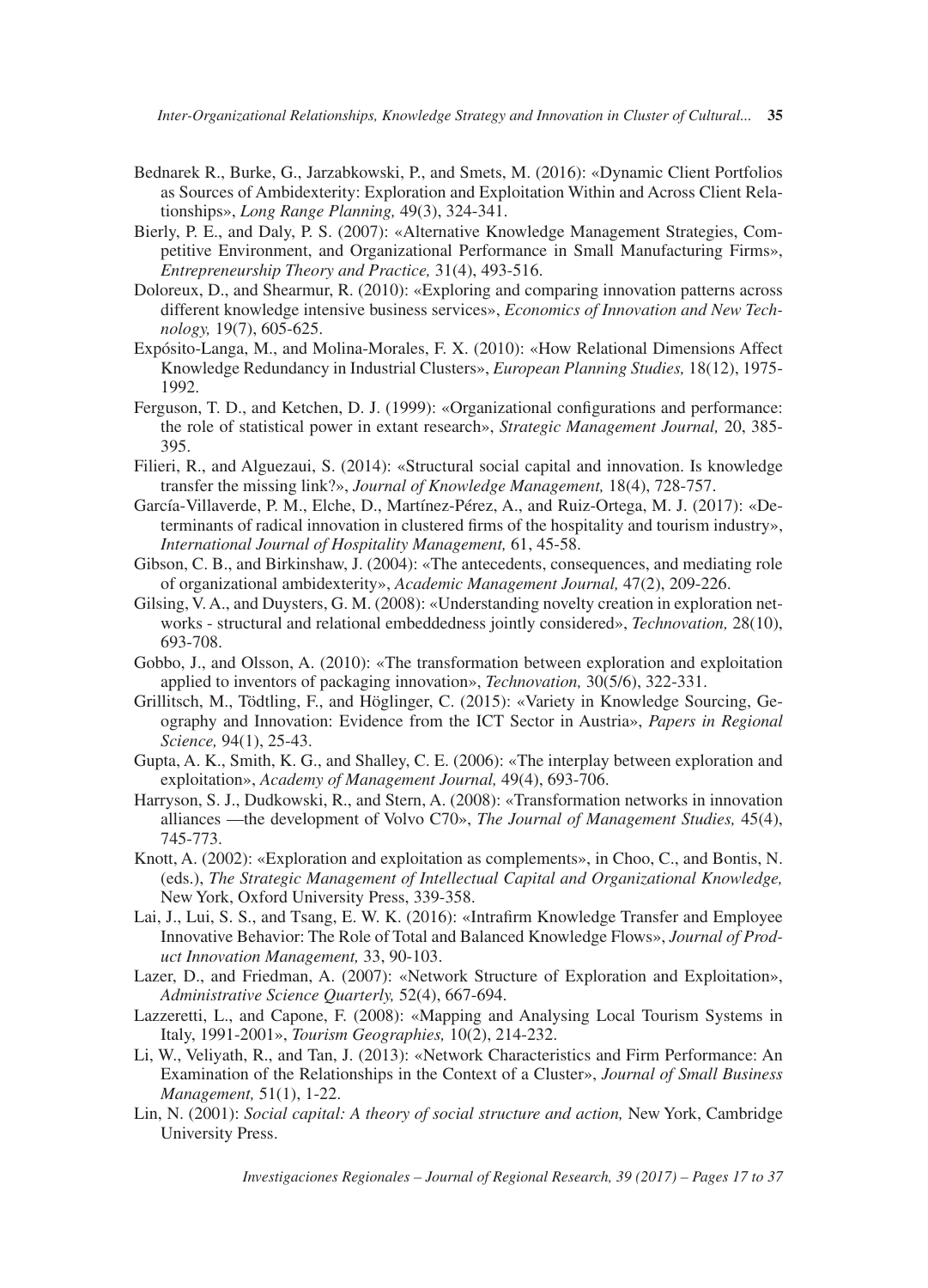- March, J. G. (1991): «Exploration and Exploitation in Organizational Learning», *Organization Science,* 2(1), 71-87.
- Marco-Lajara, B., Claver-Cortés, E., Úbeda-García, M., and Zaragoza-Sáez, P. C. (2016): «Hotel performance and agglomeration of tourist districts», *Regional Studies,* 50 (6), 1016- 1035.
- Marco-Lajara, B., Zaragoza-Sáez, P. C., Claver-Cortés, E., and Úbeda-García, M. (2016): «Knowledge sources, agglomeration and hotel performance», *Journal of Business Research,* 69 (11), 4856-4861.
- Martínez-Pérez, Á., García-Villaverde, P. M., and Elche, D. (2016): «The mediating effect of ambidextrous knowledge strategy between social capital and innovation of cultural tourism clusters firms», *International Journal of Contemporary Hospitality Management,* 28(7), 1484-1507.
- Matusik, S. F., and Hill, C. W. L. (1998): «The utilization of contingent work, knowledge creation, and competitive advantage», *Academy of Management Review,* 23(4), 680- 697.
- Maula, M., Autio, E., and Murray, G. (2003): «Prerequisites for the creation of social capital and subsequent knowledge acquisition in corporate venture capital», *Venture Capital,* 35(2), 117-134.
- Molina-Morales, F. X., and Ares-Vázquez, M. A. (2007): «Factores inhibidores de la relocalización de actividades en los distritos industriales. El caso de la cerámica de Castellón», *Cuadernos de Estudios Empresariales,* 17, 9-30.
- Molina-Morales, F. X., Martínez-Fernández, M. T., and Torló, V. J. (2011): «The Dark Side of Trust: The Benefits, Costs and Optimal Levels of Trust for Innovation Performance», *Long Rang Planning,* 44(2), 118-133.
- Nahapiet, J., and Ghoshal, S. (1998): «Social capital, intellectual capital, and the organizational advantage», *Academy of Management Review,* 23(2), 242-266.
- Nonaka, I., and Takeuchi, H. (1995): *The knowledge-creating company: how Japanese companies create the dynamics of innovation,* Oxford, New York, Oxford University Press.
- O'Reilly, C. A., and Tushman, M. L. (2004): «The ambidextrous organization», *Harvard Business Review*, 82(4), 74-81.
- (2013): «Organizacional ambidexterity: Past, present and future», *The Academy Management Perspectives*, 27(4), 324-338.
- Porter, M. E. (1998): «Cluster and the Economics of Competition», *Harvard Business Review,* 76(6), 77-91.
- Putnam, R. D. (2000): *Bowling alone: The collapse and revival of American community,* New York, Simon and Schuster.
- Revilla, E., Prieto, I., and Prado, B. R. (2010): «Knowledge strategy: its relationship to environmental dynamism and complexity in product development», *Knowledge and Process Management*, 17(1), 36-47.
- Sorensen, F. (2007): «The geographies of social networks and innovation in tourism», *Tourism Geographies,* 1(9), 22-48.
- Teece, D. J. (1998): «Capturing value from knowledge assets: The new economy, markets for know-how, and intangible assets», *California Management Review,* 40(3), 55-79.
- Tiwana, A. (2008): «Do bridging ties complement strong ties? An empirical examination of alliance ambidexterity», *Strategic Management Journal,* 29(3), 251-272.
- Tushman, M. L., and O'Reilly, C. A. (1996): «The ambidextrous organizations: Managing evolutionary and revolutionary change», *California Management Review,* 38(4), 8-30.
- Úbeda-García, M., Claver-Cortés, E., Marco-Lajara, B., and Zaragoza-Sáez, P. C. (2016): «Towards organizational ambidexterity in the hotel industry: the role of human resources», *Cornell Hospitality Quarterly,* 57 (4), 367-378.